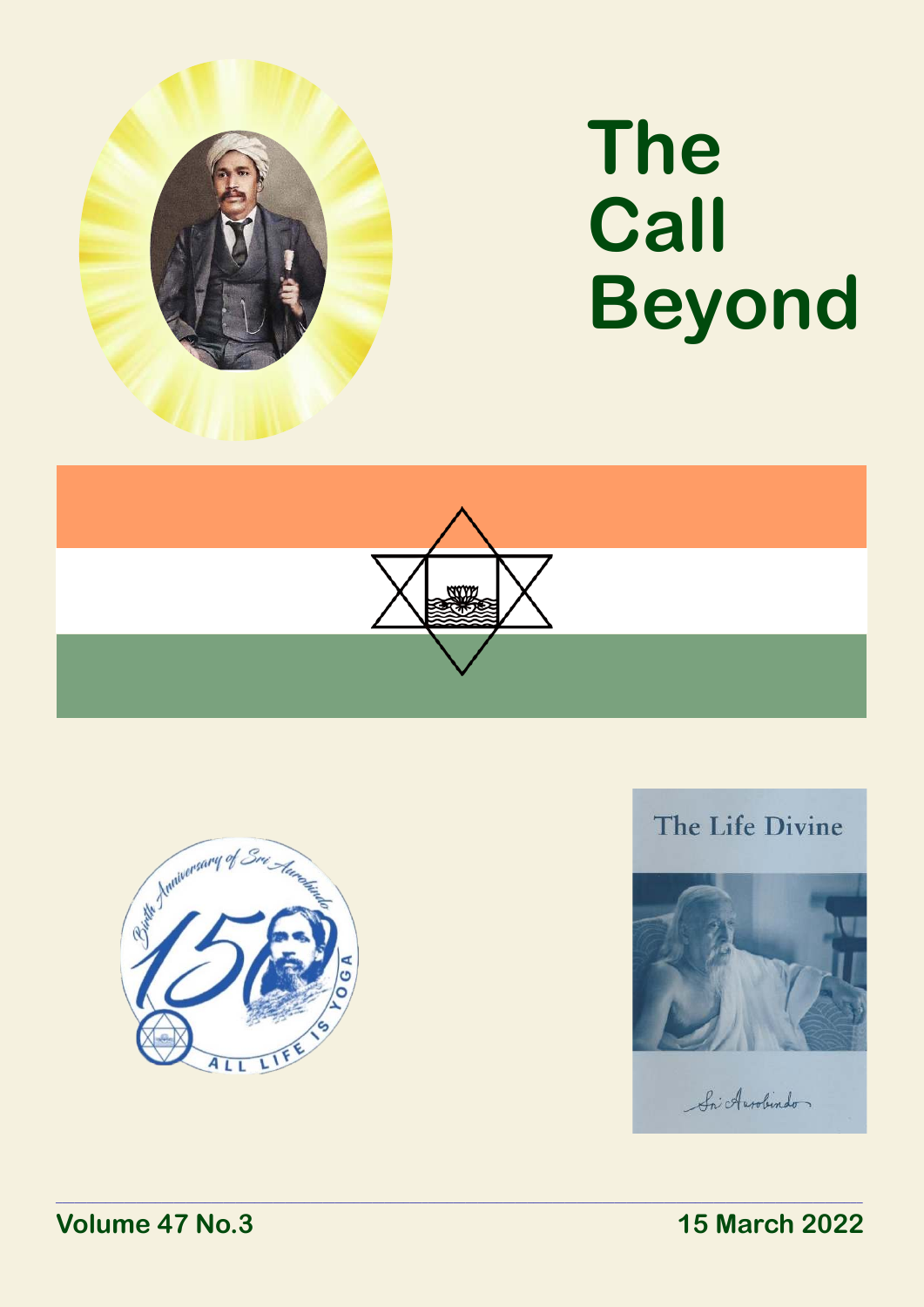

**Highlights**

**The Life Divine … … Page 5 Selections from 'The Life Divine' … … Page 11 Some FAQs on 'The Life Divine' … … Page 35**



An Online Publication of SRI AUROBINDO ASHRAM - DELHI BRANCH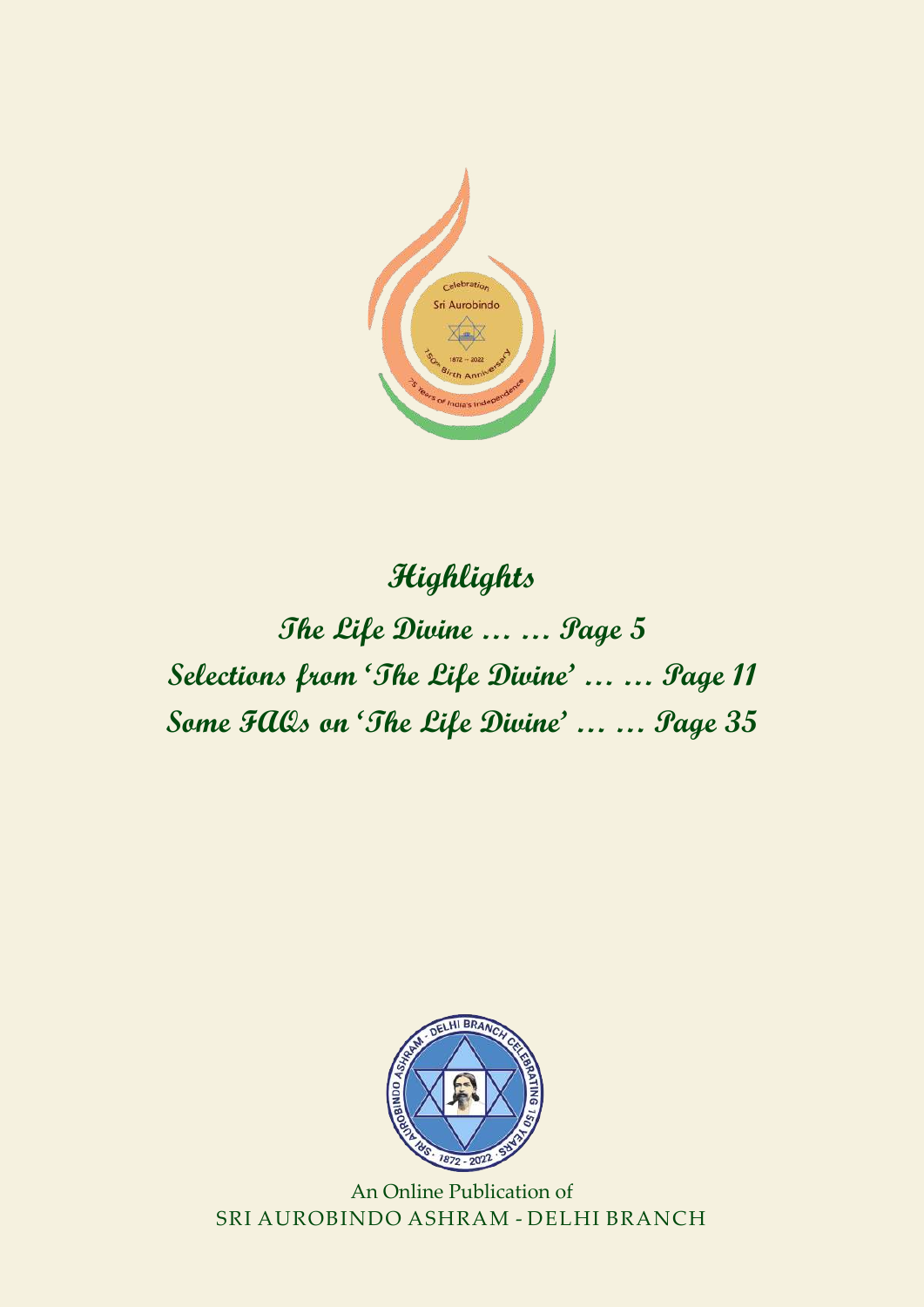# Contents

|           | Editorial                                           |                |
|-----------|-----------------------------------------------------|----------------|
|           | Celebrating 150 Years of Sri Aurobindo              |                |
|           | Book of the Month                                   |                |
|           | The Life Divine                                     | $\overline{5}$ |
|           | Words of the Master                                 |                |
|           | Selections from 'The Life Divine'                   | 11             |
|           | Words of the Mother                                 |                |
|           | Sri Aurobindo's Yoga.                               | 22             |
|           | article                                             |                |
|           | Where is the Time for Spirituality? $\ldots$        | 24             |
|           | Twenty-Five Years ago                               |                |
|           | Why did such a lovely flower fade away so early? 26 |                |
|           | Magnet<br>Nirodbaran – A Life Divine!.              | 31             |
|           | May I Help You                                      |                |
|           | • Some FAQs on The Life Divine  35                  |                |
|           | Notice Board                                        |                |
| $\bullet$ | Forthcoming Events 40                               |                |
| $\bullet$ |                                                     |                |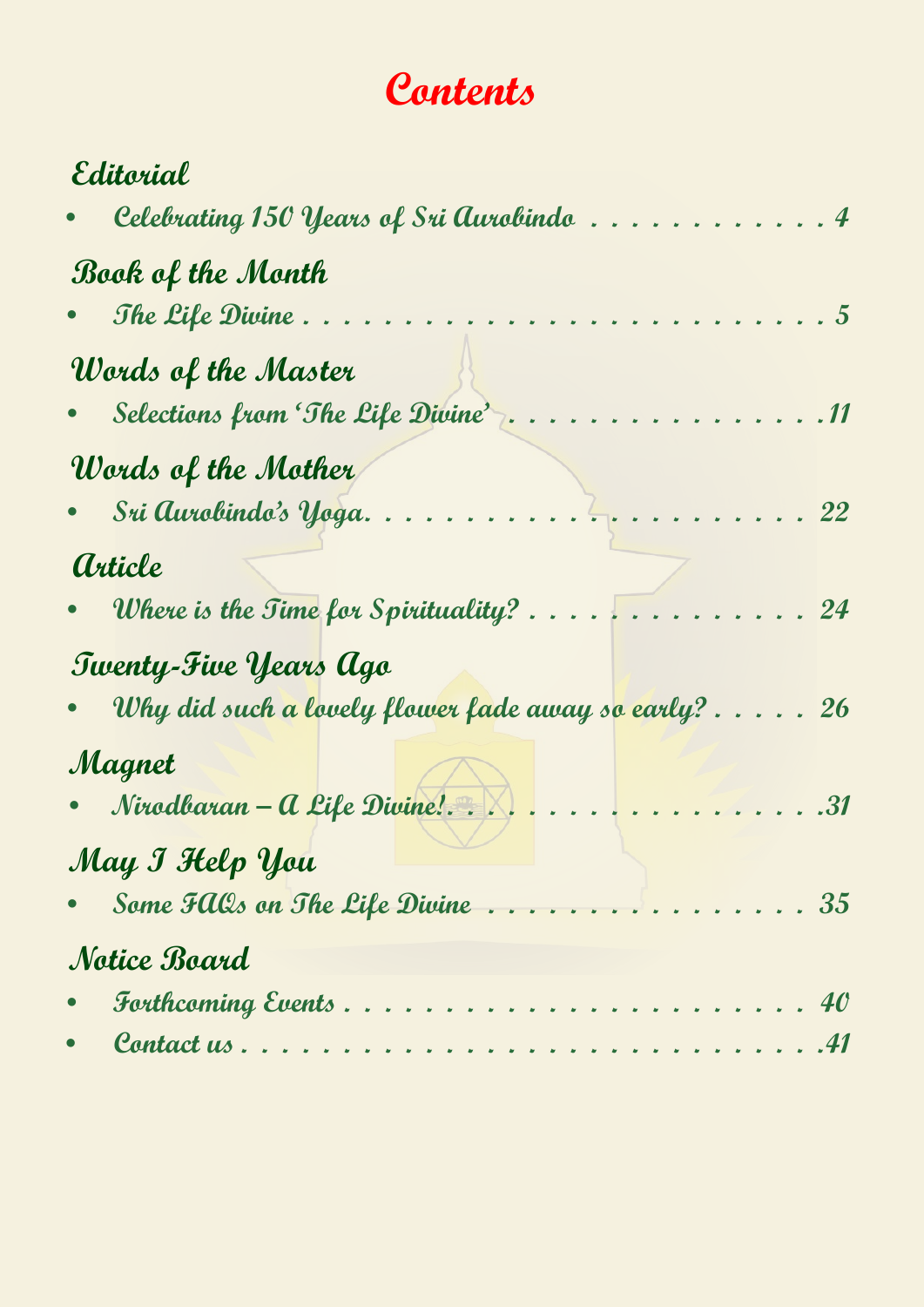

### **Celebrating 150 Years of Sri Aurobindo** (1872-2022)



Who was Sri Aurobindo? **a freedom fighter**, who shook the British Empire within five years? **a poet**, who could give poetic expression to whispers from the heavens? **a writer**, who would have honoured the Nobel Prize for Literature, if it had been conferred on him? **a linguist**, who raised the level of the English

language to that of Sanskrit, and deciphered the symbolism of the Veda? **a yogi**, who gave the world Integral Yoga, a powerful synthesis that incorporated the major traditional systems of yoga, and went beyond all of them? **A rishi** (a seer) and **a muni** (a thinker) rolled in one? Or, **a spiritual master**, radical, rational and revolutionary, far ahead of his times, who is today the Guru to millions in the world?

Sri Aurobindo was all this, and more. Due to our limitations, *The Call Beyond*, however, will concentrate on Sri Aurobindo, the writer. In the category of spiritual literature rooted in the Indian tradition, the original of which was written in the English language, Sri Aurobindo's works belong to a class apart, both in quantity and quality. In his works, Sri Aurobindo has given nothing short of a prescription for sculpting humanity into a new shape that would be beyond recognition. Even through the works that have their origin in the *Arya*, which were written over a period of just six years (1914-1920), he has created enough homework for the world to stay busy with for several centuries.

The Complete Works of Sri Aurobindo (CWSA) run into 36 volumes. The humble offering of *The Call Beyond*, however, would be limited to bringing you every month just the glimpses of one of the works of Sri Aurobindo.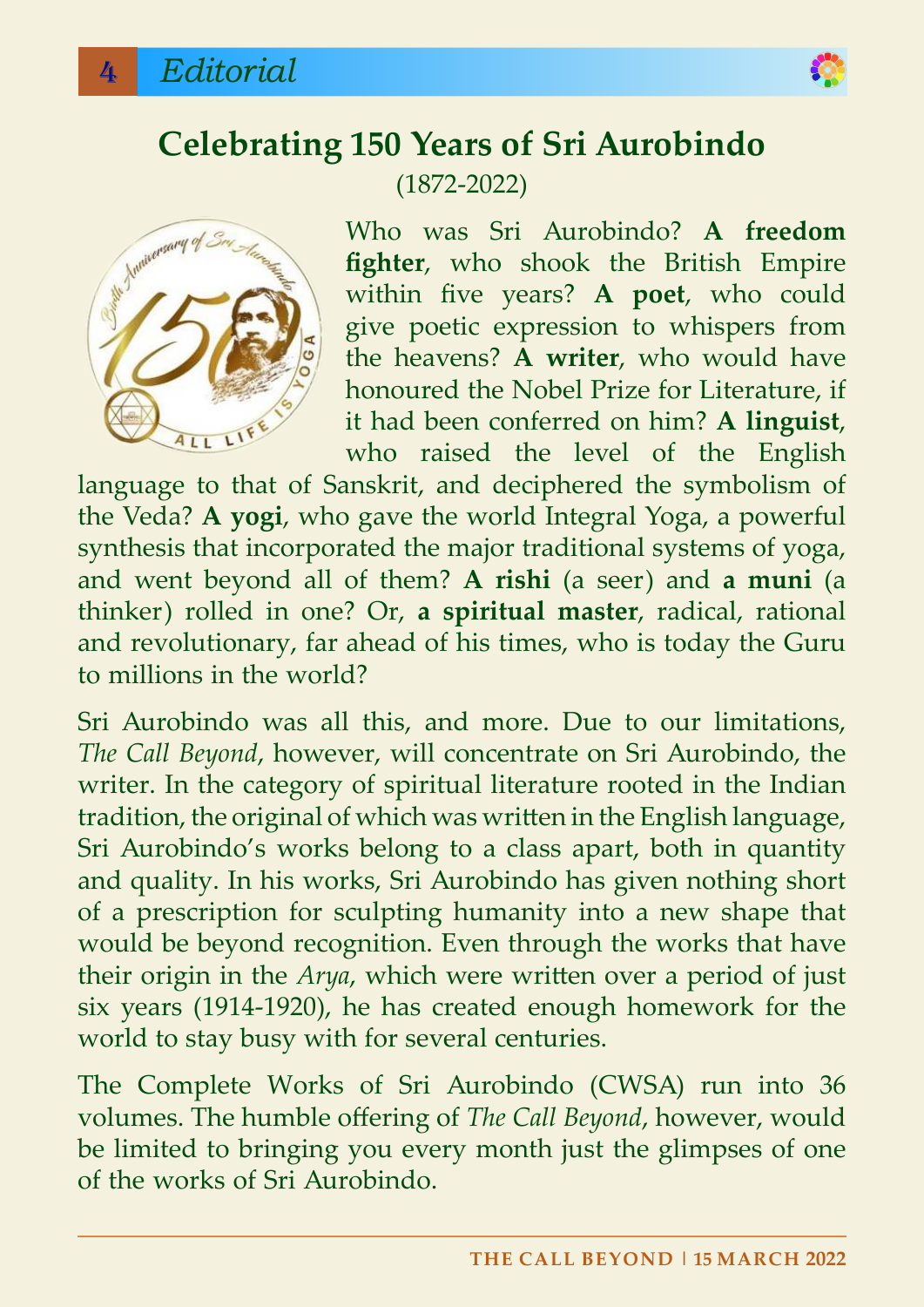



# **The Life Divine**

In the modern world, spirituality has become a handy word for saving atheists from humiliation in a world of believers, and saving believers from the embarrassment of getting dubbed as irrelevant and obsolete. If there is one book that can help both the confirmed atheists and diehard believers, and unite both in a truth higher than either of them could imagine, it is Sri Aurobindo's *The Life Divine. The Life Divine*

has been able to do this because Sri Aurobindo was a unique and rare combination. He was both a *rishi* (seer) and a *muni*  (thinker). He had experienced the Highest Truth, and was also an intellectual genius.

*The Life Divine* is based on Sri Aurobindo's own experience of the highest, widest and deepest Truth. But *The Life Divine* also questions that experience. It rationalizes that experience. It looks at that experience in every conceivable manner in which that experience has been looked at, and also in a manner in which it has never so far been looked at.

Reading *The Life Divine* is itself an experience. It is a humbling experience for any rationalist who had taken a firm and 'final' stand on matters spiritual, and was proud of it. *The Life Divine*  is an exercise in logic. It is a lesson in the right way to argue. In *The Life Divine*, Sri Aurobindo argues for a point of view opposite to his own. He does it better than his opponents could have done. He argues why that point of view also has a certain logic behind it. He argues why that point of view is a natural corollary of both logic and experience. He argues why that point of view is tempting to adopt. And then comes a 'but', which demolishes that point of view using still more incisive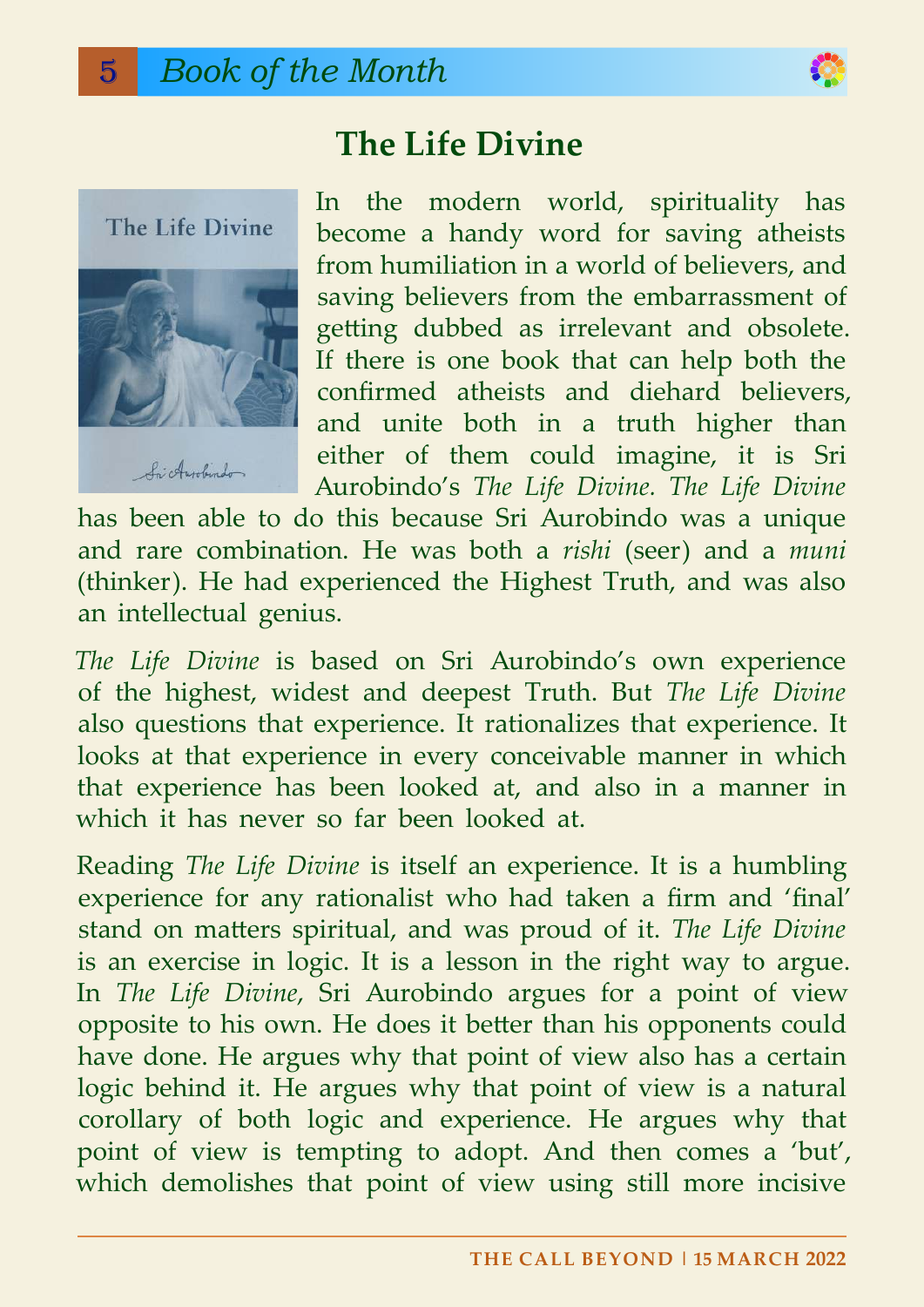

logic. He then makes a case for his own point of view that does not suffer from the pitfalls of the other point of view. He makes such a powerful case for looking at the highest spiritual experience his way that one who understands what he is saying will never feel the need to look any other way.

### **What is** *The Life Divine* **about?**

*The Life Divine* starts with the assertion that the one human aspiration that refuses to die, the aspiration that returns after each banishment, is "the search after pure Truth and unmixed Bliss." Then it goes on to discuss the two poles of consciousness. At one pole is the denial of what is not in keeping with ordinary experience. 'If something is not seen, it does not exist' is the stand taken by the materialist. At the other pole is the refusal to see reality in ordinary everyday experience, but to accept instead what is Beyond it as the sole Reality, because only That Reality is Imperishable and Unchanging. This is the stand taken by the ascetic because he is so enamoured of the Absolute Reality that he dismisses ordinary everyday experience as a mere dream. Sri Aurobindo finds logic in both the 'denial of the materialist' and the 'refusal of the ascetic', but also explains why he accepts neither.

But Sri Aurobindo does not continue with mere intellectual arguments. Then he goes on to describe the experience that makes the Omnipresent Reality real to the person. That is why the experience is called Realization! The One Existent has the freedom to manifest or not. Even after manifesting in forms that we know, or can know by exploring the material universe, existence does not get limited to these forms. The Existent continues to exist beyond all manifestation. Further, since it is the Existent that manifests in the material universe, Its Consciousness is all-pervasive. However, the extent to which the Consciousness is expressed is restricted by the capacity of the material object. Non-living matter expresses very little; living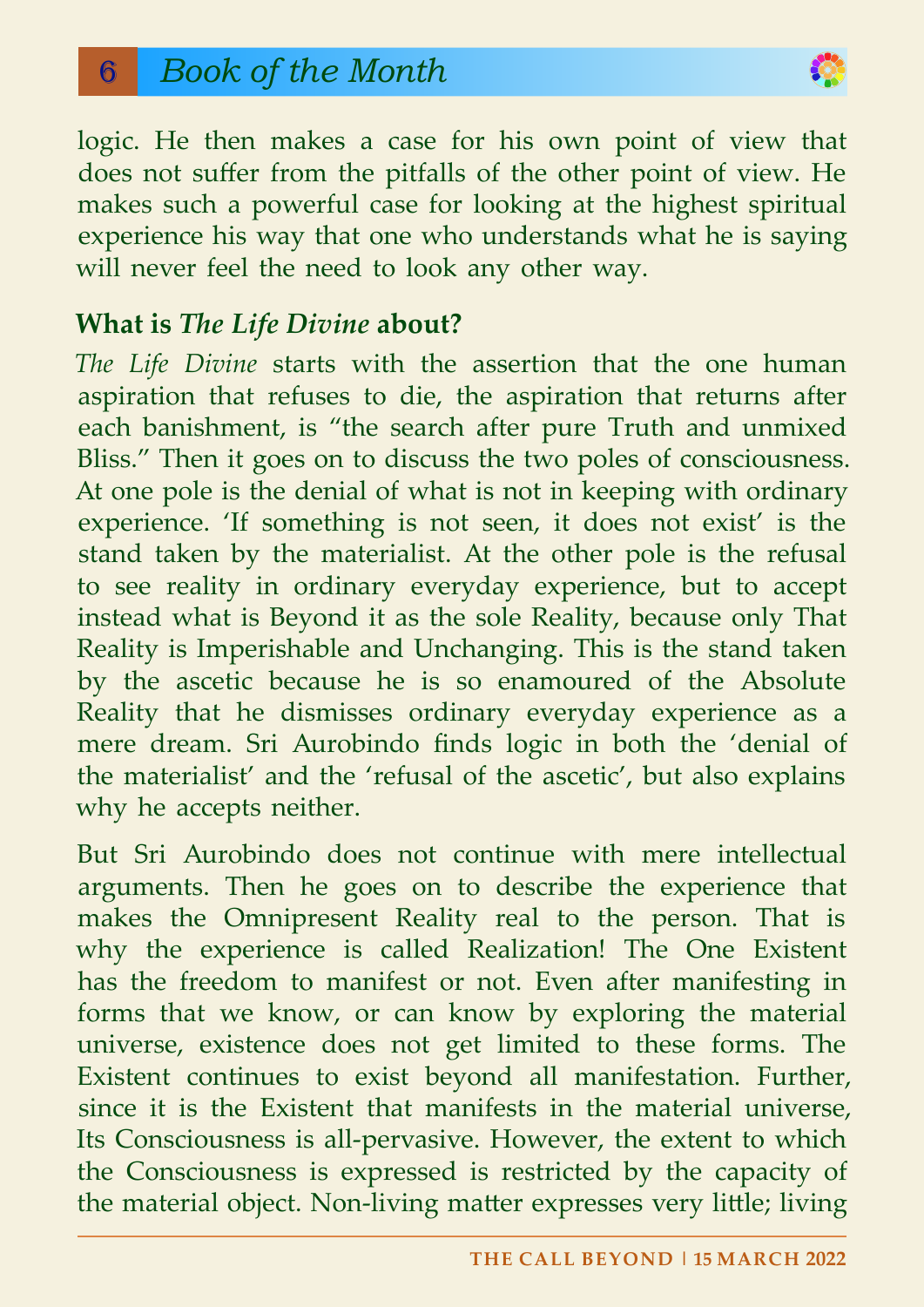

creatures much more. Among living creatures, man expresses more than other creatures. Thus, although the Consciousness of all forms is the same, Its expression is limited by the limitations of the form. The limitation creates ignorance, and ignorance creates incapacity. The by-products of ignorance are desire, suffering and death.

However, the progression from Matter to Man indicates at least three things. *First*, there is an evolutionary thrust that has led to a progressively greater expression of the Supreme Consciousness of the Creator. *Secondly*, since Man also expresses only a small fraction of the Consciousness, evolution has not stopped with Man. Finally, Man is the only creature who has the aspiration as well as the capacity to evolve while living on earth. Therefore, further evolution need not depend entirely on the 'spontaneous' thrust. **Man can collaborate with the unmistakable trend built into Its creation by the Creator. Thus, evolution beyond Man can be accelerated by Man.**

There is much in *The Life Divine* for the scientist. There is an ascending four-fold order of knowledge: separative knowledge by indirect contact; separative knowledge by direct contact; derivative knowledge by intimate direct contact; and knowledge by identity. The scientist can easily see and admit that scientific knowledge belongs primarily to the first two of these. That is one way of looking at the limitations of science. There is also plenty of discussion on the possibilities, province and potential of reason; and at the same time a reasoned discussion on the limitations of reason, and hence the necessity to go beyond reason. Sri Aurobindo excludes from a thorough and rational discussion neither Agnosticism nor Atheism, and acknowledges the merits as well as contributions of both without agreeing with them.

There is much in *The Life Divine* also for a psychologist. What is below the conscious level could be a carry-over from the past, but it can also be a precursor to what is yet to evolve.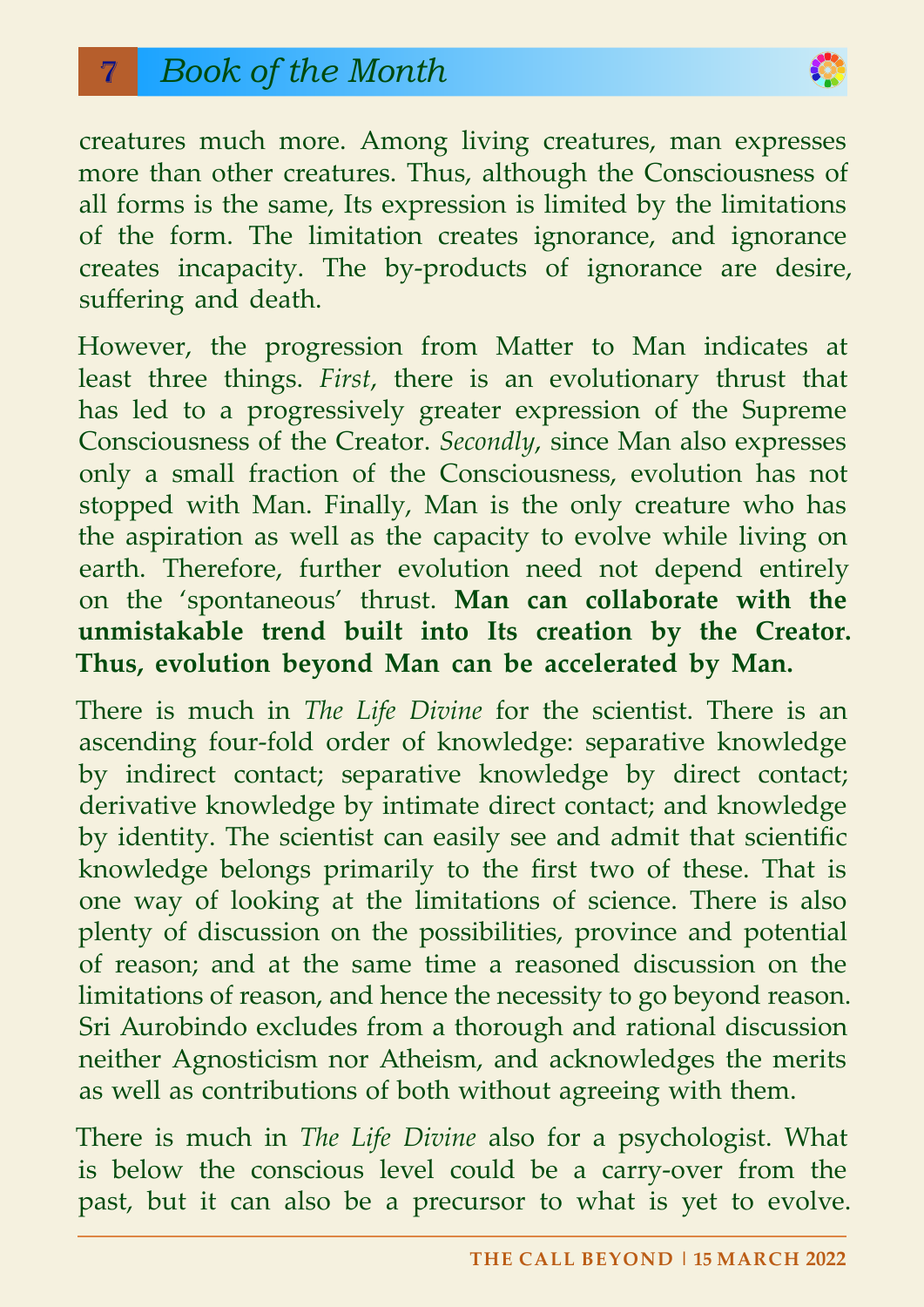### *Book of the Month* 8



The eminent psychologist, Professor Indra Sen, discovered in *The Life Divine* answers to the questions that decades of his study and his conversations with Carl Jung had not been able to answer. Dr. Indra Sen gave up his Professorship at the University in 1945 to go and stay at Sri Aurobindo Ashram, Pondicherry, and went on to coin the term Integral Psychology and publish on the subject a classic based largely on *The Life Divine*.

*The Life Divine* has a very thorough treatment of the puzzling interrelated topics of Karma and Rebirth. The treatment is complex because the subject cannot be simplified! Simplified versions of the subject are responsible for the discrepancies that are often pointed out, and used as the justification for dismissing the ideas as superstitious. If the discrepancies have to be resolved, one also has to be prepared to digest a certain amount of complexity. However, one relatively simple idea is in order. **If the goal of human existence is the level of consciousness where the Divine can be experienced by identity, and the distance from the lowest human consciousness to the goal cannot be covered in a single lifetime, then rebirth becomes a logical necessity.** It is the variety of experiences collected by the soul in each life that form the material for the progress. If the material is used well, and that is a big 'if', even then a whole lifetime is not enough. The number of lives required becomes much more because the material is underused, misused and abused with amazing frequency, thanks to the temptations and justifications created by human ignorance. The ignorance is seven-fold, as discussed in great detail in yet another chapter of *The Life Divine*.

Human ignorance creates three major difficulties. First, the knowledge is partial; secondly, the knowledge is distorted, as partial knowledge generally is; and finally, man's body, life and mind are constantly at war. Body, life and mind are our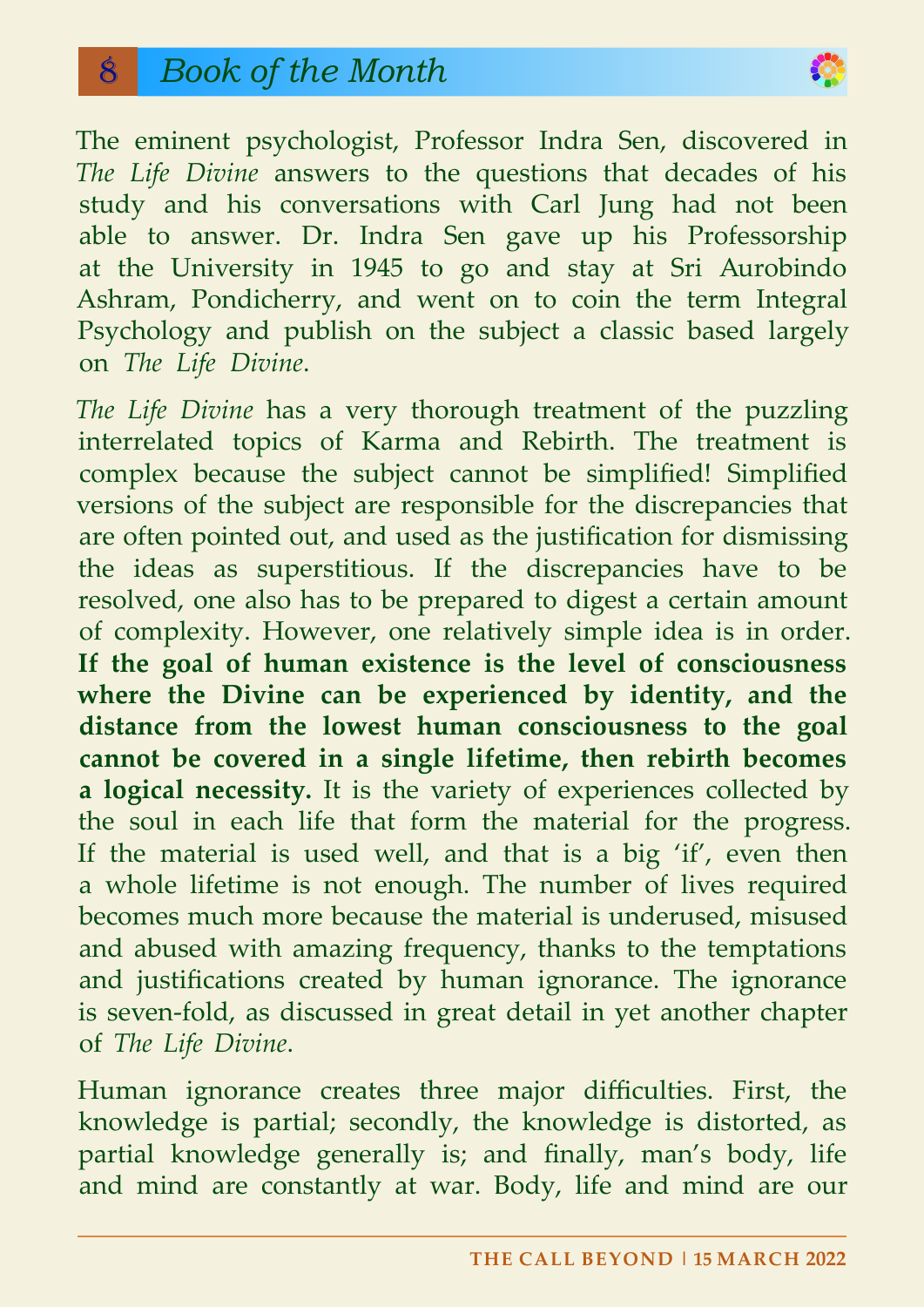

tools, which are generally unable and unwilling to connect to the Supreme Source of Knowledge available within, and thus end up pushing and pulling man in diverse directions. When man does connect, at least sparingly and sporadically, with that Source, it has a tendency not to trust it. It has a tendency to fall back on the sources habitually relied upon, although not trusted and true. The reference here is to Intuition, which if identified correctly, is a higher tool of knowledge and guidance than the Mind. Higher still than Intuition is the Overmind, and still higher is Supermind.

*The Life Divine* brings out not only the difficulties arising from ignorance but also the way out to liberation. The process consists of conscious living that leads to two successive or partly simultaneous transformations, psychic and spiritual. Psychic transformation depends upon conscious contact with the psychic being, and organizing one's life around it. Thus, this transformation is, at least apparently, personal effort, and leads to an ascent of consciousness. Spiritual transformation is the descent of the divine Light and Force into the being. Ascent prepares the soil for the descent. **ascent is a willful weakening of the human weaknesses to attract the divine invasion called descent!** The process of transformation is completed by Supramental transformation, which cannot even begin till the previous two have completed their work, and thereby prepared the vessel for manifesting the highest evolutionary principle that had not manifested on earth till Sri Aurobindo and the Mother worked towards this end.

Sri Aurobindo's spiritual philosophy is couched deeply in the idea of evolution of consciousness. Man is a highly evolved mental being. The earth is now poised for the next leap in evolution, which will lead to the manifestation of a level higher than the mental. It is this new level of unfoldment of the Divine which has been termed the Supramental by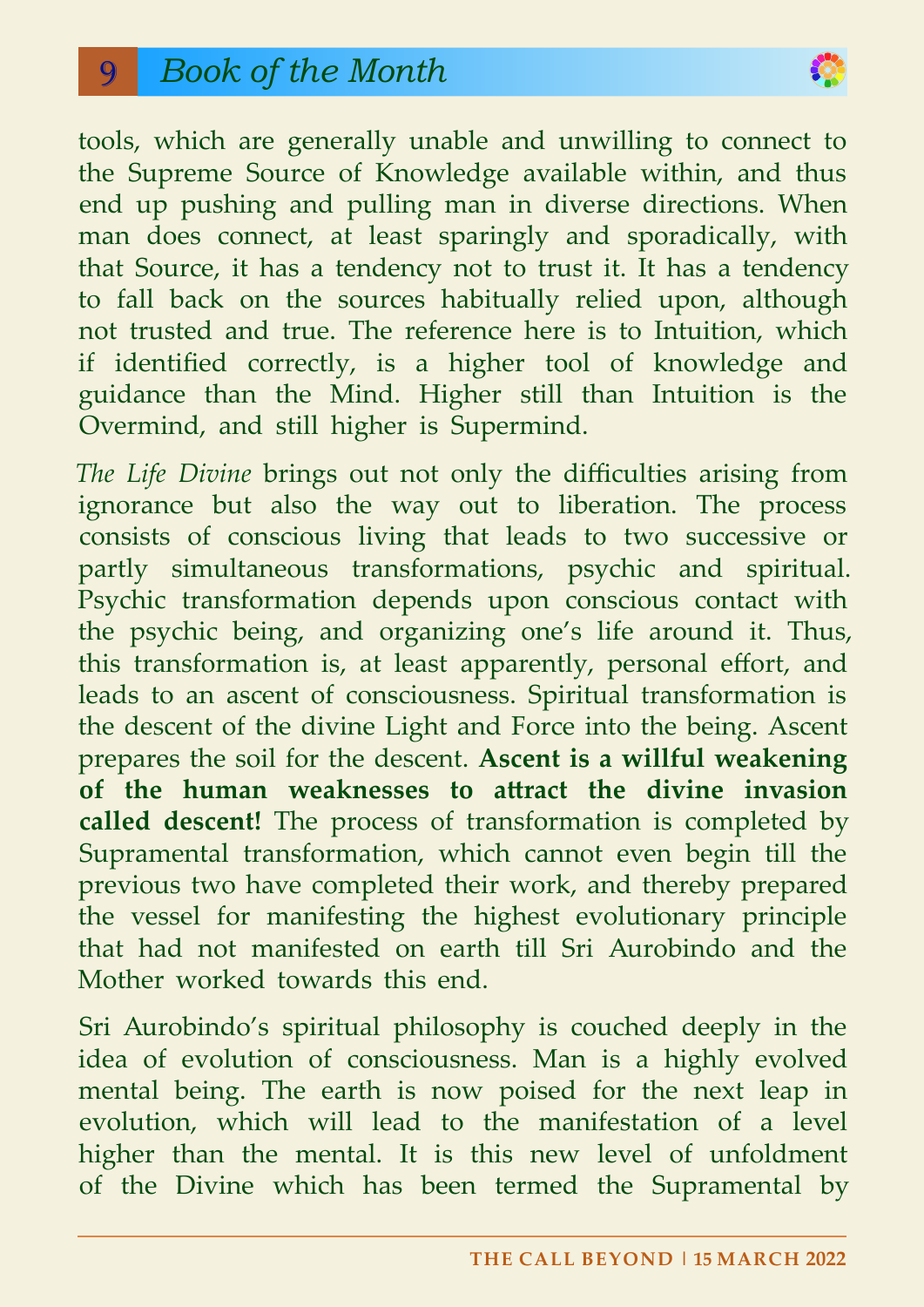### *Book of the Month* 10



Sri Aurobindo. When the Supramental starts manifesting on earth on a significant scale, the human nature would change. As a result, the world will no longer be a place of misery and suffering. The human being with the Supramental Consciousness would not be a human being, but a Gnostic Being. Sri Aurobindo gives in *The Life Divine* a glimpse of the Gnostic Being and the world inhabited by Gnostic Beings. The description is an ecstatic experience that transports the reader to a world brimming with Bliss and Beatitude.

### **Closing thoughts**

All the ideas in *The Life Divine* cannot even be enumerated in a brief article. *The Life Divine* leaves nothing out that could arouse the curiosity of anyone inclined towards an intellectual view of spirituality. Be it occultism or the universes other than ours, it is all there in it, in the right measure, with the necessary caveats and cautions. *The Life Divine* is hardly a book; it is a scripture. Scriptures which have the experiences of a rishi are called the Upanishads. *The Life Divine* **is a modern Upanishad in the English language.** But an Upanishad need not have a philosophy emerging from the experiences described. *The Life Divine* has also a philosophy emerging from the experiences of Maharshi Sri Aurobindo. *The Life Divine* does not merely knit a philosophy based on the experiences; it builds the philosophy block by block, clearing the way by taking a well-informed although critical, but sincere and sympathetic look, at previous philosophies that have emerged from peak spiritual experiences. Sri Aurobindo shuns dogma, and does not impose any dogma on anyone. He gives his insights, he shares with the reader the insights of many more, and leaves the reader to make up his mind. But rare is the mind that does not get hypnotized by Sri Aurobindo. The result is that, like Arjuna in the Gita, the reader just surrenders to Sri Aurobindo in a state of sweet supplication and desireless devotion.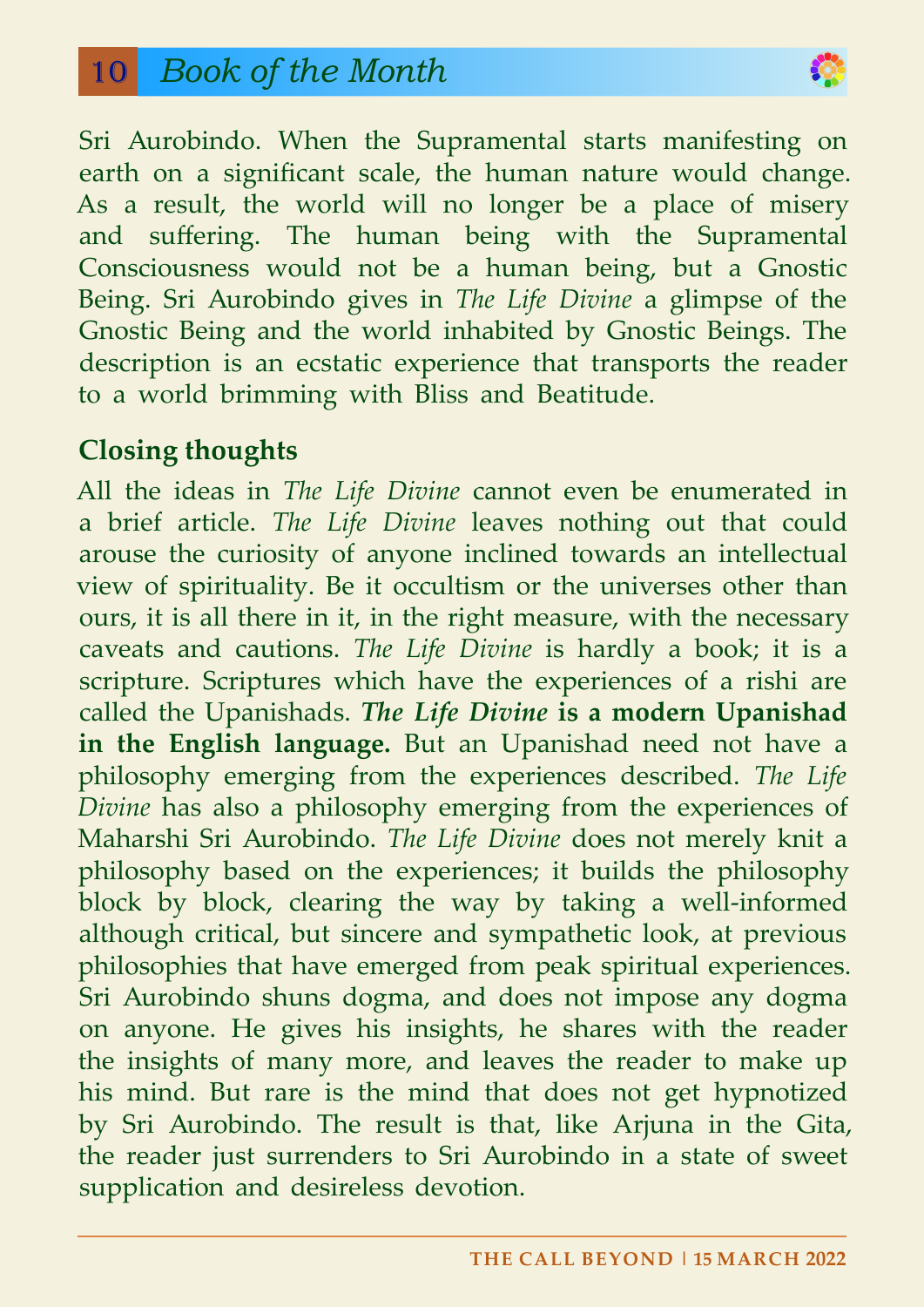

### **Selections from '***The Life Divine***'\***

### **Man: A Crucial Step in Evolution**

It must be observed that the appearance of human mind and body on the earth marks a crucial step, a decisive change in the course and process of the evolution; it is not merely a continuation of the old lines. Up till this advent of a developed thinking mind in Matter evolution had been effected, not by the self-aware aspiration, intention, will or seeking of the living being, but subconsciously or subliminally by the automatic operation of Nature. … But in man the necessary change has been made, — the being has become awake and aware of himself; there has been made manifest in Mind its will to develop, to grow in knowledge, to deepen the inner and widen the outer existence, to increase the capacities of the nature. **Man has seen that there can be a higher status of consciousness than his own; the evolutionary oestrus is there in his parts of mind and life, the aspiration to exceed himself is delivered and articulate within him: he has become conscious of a soul, discovered the self**  and spirit. In him, then, the substitution of a conscious for a subconscious evolution has become conceivable and practicable, and it may well be concluded that the aspiration, the urge, the persistent endeavour in him is a sure sign of Nature's will for a higher way of fulfilment, the emergence of a greater status.

*(Sri Aurobindo: 'The Life Divine', CWSA Vols. 21 & 22, pp. 875-876)*

#### **Man is Vaguely Aware Of God**

Man as he is is not sufficient to himself, nor separate, nor is he the Eternal and the All; therefore by himself he cannot be the explanation of the cosmos of which his mind, life and body are so evidently an infinitesimal detail. The visible cosmos too, he finds, is not sufficient to itself, nor does it explain itself even by its unseen material forces; for there is too much that he finds both in the world and in himself which is beyond them and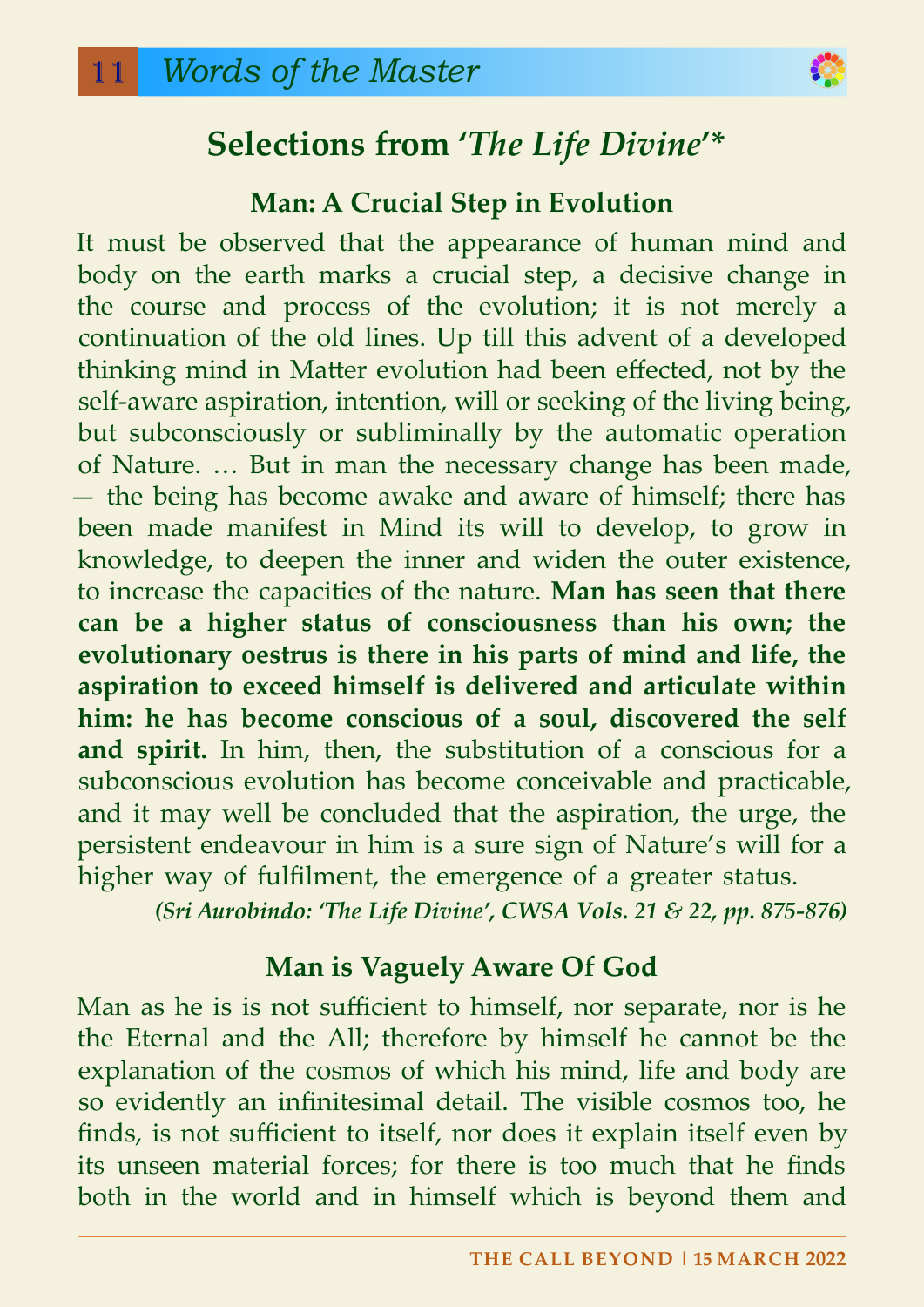

of which they seem only to be a face, an epidermis or even a mask. Neither his intellect, nor his intuitions, nor his feeling can do without a One or a Oneness to whom or to which these world-forces and himself may stand in some relation which supports them and gives them their significance. He feels that there must be an Infinite which holds these finites, is in, behind and about all this visible cosmos, bases the harmony and interrelation and essential oneness of multitudinous things. His thought needs an Absolute … a creating Power or Force or a Being who originates and upholds all these innumerable beings in the universe. Let him call it what he will, he must arrive at a Supreme, a Divine, a Cause, an Infinite and Eternal, … or an All to which everything perpetually and invisibly amounts and without which they could not be.

*(Sri Aurobindo: 'The Life Divine', CWSA Vols. 21 & 22, pp. 716-717)*

#### **Spiritual Experience Through The Lens of Reason**

**When we come to the experience of the spiritual which is itself the whole or contains the whole in itself, our mind carries there too its segmenting reason and the definitions necessary to a finite cognition; it cuts a line of section between the infinite and the finite, the spirit and its phenomena or manifestations, and dubs those as real and these as unreal.** But an original and ultimate consciousness embracing all the terms of existence in a single integral view would see the whole in its spiritual essential reality and the phenomenon as a phenomenon or manifestation of that reality. If this greater spiritual consciousness saw in things only unreality and an entire disconnection with the truth of the spirit, it could not have — if it were itself a Truth-consciousness — any reason for maintaining them in continuous or recurrent existence through all Time: if it so maintains them, it is because they are based on the realities of the spirit. But, necessarily, when thus integrally seen, the phenomenal reality would take on another appearance than when it is viewed by the reason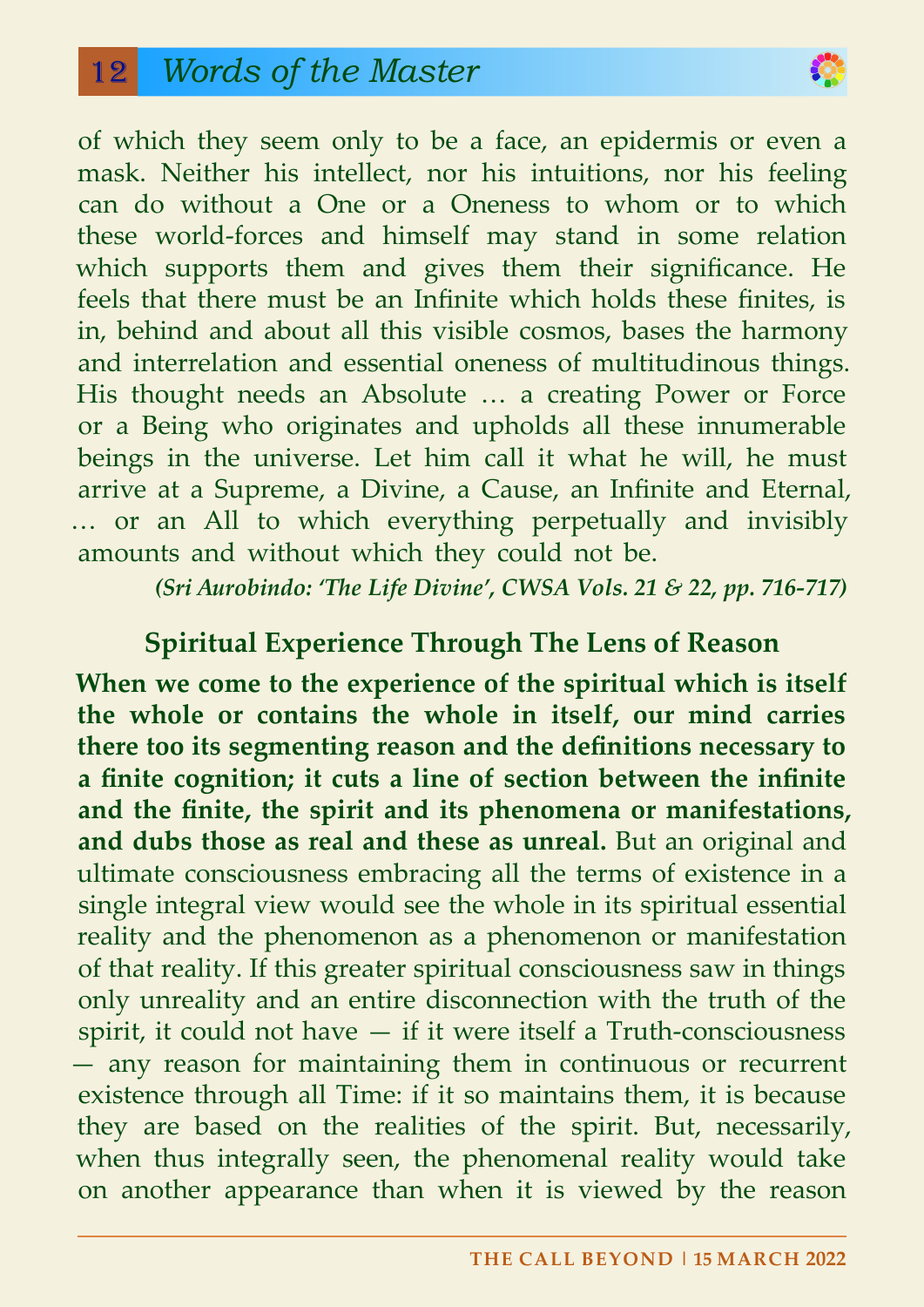

and sense of the finite being; it would have another and deeper reality, another and greater significance, another and more subtle and complex process of its movements of existence. The canons of reality and all the forms of thought created by the finite reason and sense would appear to the greater consciousness as partial constructions with an element of truth in them and an element of error…

*(Sri Aurobindo: 'The Life Divine', CWSA Vols. 21 & 22, pp. 490-491)*

### **What is Real And What is Unreal?**

It is our first premiss that the Absolute is the supreme reality; but the issue is whether all else that we experience is real or unreal. A distinction is sometimes made between being and existence, and it is supposed that being is real but existence or what manifests as such is unreal. But this can stand only if there is a rigid distinction, a cut and separation between the uncreated Eternal and created existences; the uncreated Being can then be taken as alone real. This conclusion does not follow if what exists is form of Being and substance of Being; it would be unreal only if it were a form of Non-Being, asat, created out of the Void, *sunya*. **The states of existence through which we approach and enter into the Absolute must have their truth, for the untrue and unreal cannot lead into the Real: but also what issues from the Absolute, what the Eternal supports and informs and manifests in itself, must have a reality**. There is the unmanifest and there is the manifestation, but a manifestation of the Real must itself be real; there is the Timeless and there is the process of things in Time, but nothing can appear in Time unless it has a basis in the timeless Reality. If my self and spirit are real, my thoughts, feelings, powers of all kinds, which are its expressions, cannot be unreal; my body, which is the form it puts out in itself and which at the same time it inhabits, cannot be a nothing or a mere unsubstantial shadow.

*(Sri Aurobindo: 'The Life Divine', CWSA Vols. 21 & 22, pp. 494-495)*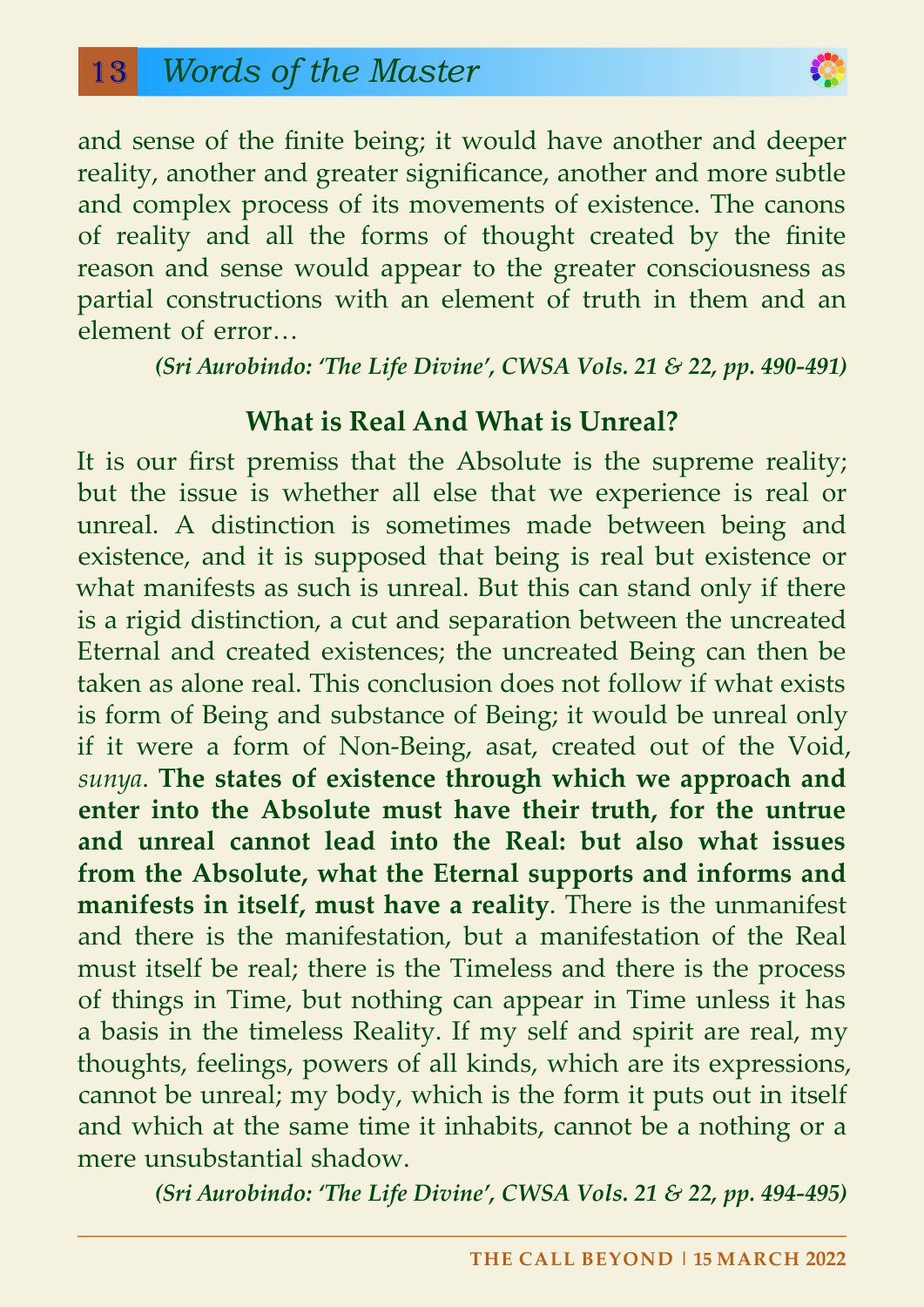

#### **a dealer in Possibilities**

Our mind is an observer and user of actualities, a diviner or recipient of truths not yet known or actualised, a dealer in possibilities that mediate between the truth and actuality. But it has not the omniscience of an infinite Consciousness; it is limited in knowledge and has to supplement its restricted knowledge by imagination and discovery. It does not, like the infinite Consciousness, manifest the known, it has to discover the unknown; it seizes the possibilities of the Infinite, not as results or variations of forms of a latent Truth, but as constructions or creations, figments of its own boundless imagination. … **Its limitation of Knowledge constitutes by incompleteness, but also by openness to error, an Ignorance**. In dealing with actualities it may misobserve, misuse, miscreate; in dealing with possibilities it may miscompose, miscombine, misapply, misplace; in its dealings with truths revealed to it it may deform, misrepresent, disharmonise. It may also make constructions of its own which have no correspondence with the things of actual existence, no potentiality of realisation, no support from the truth behind them; but still these constructions start from an illegitimate extension of actualities, catch at unpermitted possibilities, or turn truths to an application which is not applicable.

*(Sri Aurobindo: 'The Life Divine', CWSA Vols. 21 & 22, pp. 449-450)*

### **Logic: Only a Guardian Against Error**

Logical reasoning is useful and indispensable in its own field in order to give the mind a certain clearness, precision and subtlety in dealing with its own ideas and word-symbols, so that our perception of the truths which we arrive at by observation and experience or which physically, psychologically or spiritually we have seen, may be as little as possible obscured by the confusions of our average human intelligence, its proneness to take appearance for fact, its haste to be misled by partial truth, its exaggerated conclusions, its intellectual and emotional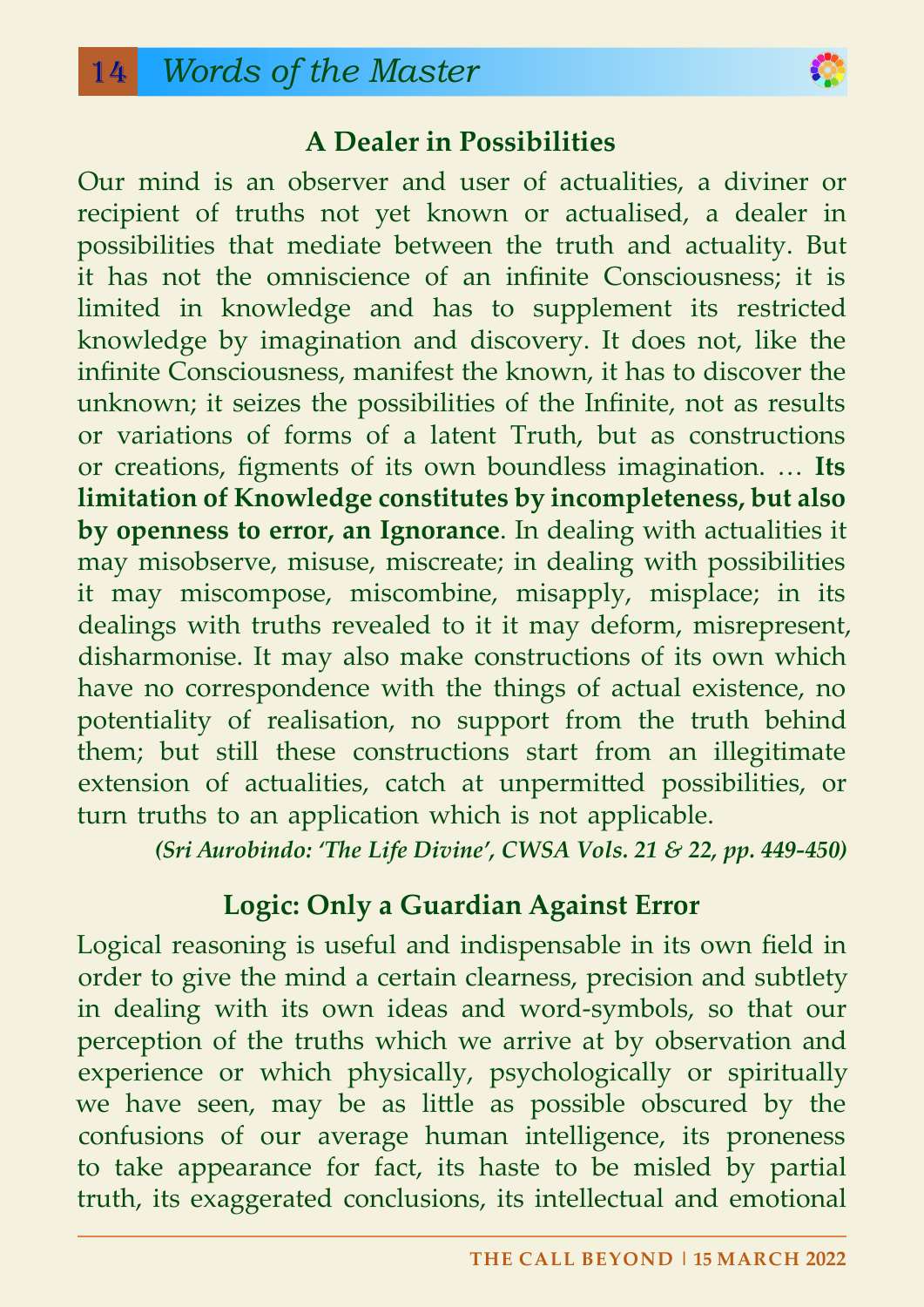

partialities, its incompetent bunglings in that linking of truth to truth by which alone we can arrive at a complete knowledge. **We must have a clear, pure, subtle and flexible mind in order that we may fall as little as possible into that ordinary mental habit of our kind which turns truth itself into a purveyor of errors.** That clarification the habit of clear logical reasoning culminating in the method of metaphysical dialectics does help to accomplish and its part in the preparation of knowledge is therefore very great. But by itself it cannot arrive either at the knowledge of the world or the knowledge of God, much less reconcile the lower and the higher realisation. It is much more efficiently a guardian against error than a discoverer of truth, — although by deduction from knowledge already acquired it may happen upon new truths and indicate them for experience or for the higher and larger truth-seeing faculties to confirm. In the more subtle field of synthetical or unifying knowledge the logical habit of mind may even become a stumblingblock by the very faculty which gives it its peculiar use; for it is so accustomed to making distinctions and dwelling upon distinctions and working by distinctions that it is always a little at sea when distinctions have to be overridden and overpassed.

*(Sri Aurobindo: 'The Life Divine', CWSA Vols. 21 & 22, pp. 381-382)*

#### **Why Science Succeeds**

Our mind works best and with a firm confidence when it is given a substance to work on or at least to use as a basis for its operations, or when it can handle a cosmic force of which it has acquired the knowledge, — it is sure of its steps when it has to deal with actualities; this rule of dealing with objectivised or discovered actualities and proceeding from them for creation is the reason of the enormous success of physical Science. But here there is evidently no creation of illusions, no creation of nonexistence in vacuo and turning them into apparent actualities such as is attributed to the cosmic Illusion. For Mind can only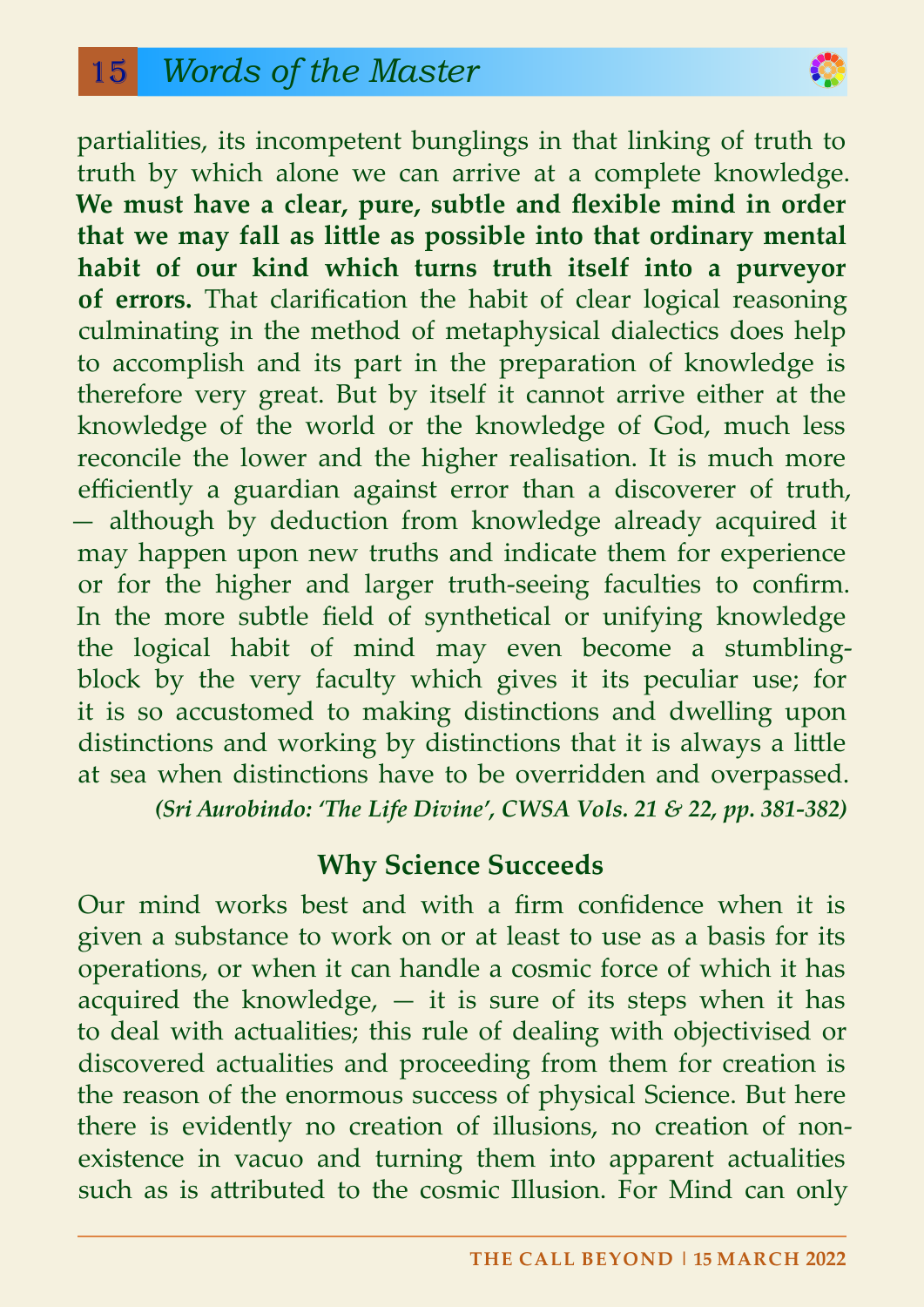

create out of substance what is possible to the substance, it can only do with the force of Nature what is in accordance with her realisable energies; it can only invent or discover what is already contained in the truth and potentiality of Nature. On the other side, it receives inspirations for creation from within itself or from above: but these can only take form if they are truths or potentials, not by the mind's own right of invention; for if the mind erects what is neither true nor potential, that cannot be created, cannot become actual in Nature.

*(Sri Aurobindo: 'The Life Divine', CWSA Vols. 21 & 22, pp. 450-451)*

### **Spiritual Truths Are Not Unscientific**

The greatest inner discoveries, the experience of self-being, the cosmic consciousness, the inner calm of the liberated spirit, the direct effect of mind upon mind, the knowledge of things by consciousness in direct contact with other consciousness or with its objects, most spiritual experiences of any value, cannot be brought before the tribunal of the common mentality which has no experience of these things and takes its own absence or incapacity of experience as a proof of their invalidity or their non-existence. Physical truth or formulas, generalisations, discoveries founded upon physical observation can be so referred, but even there a training of capacity is needed before one can truly understand and judge; … **All reality, all experience must indeed, to be held as true, be capable of verification by a same or similar experience; so, in fact, all men can have a spiritual experience and can follow it out and verify it in themselves, but only when they have acquired the capacity or can follow the inner methods by which that experience and verification are made possible.** It is necessary to dwell for a moment on these obvious and elementary truths because the opposite ideas have been sovereign in a recent period of human mentality, they are now only receding,  $-$  and have stood in the way of the development of a vast domain of possible knowledge.

*(Sri Aurobindo: 'The Life Divine', CWSA Vols. 21 & 22, pp. 676-677)*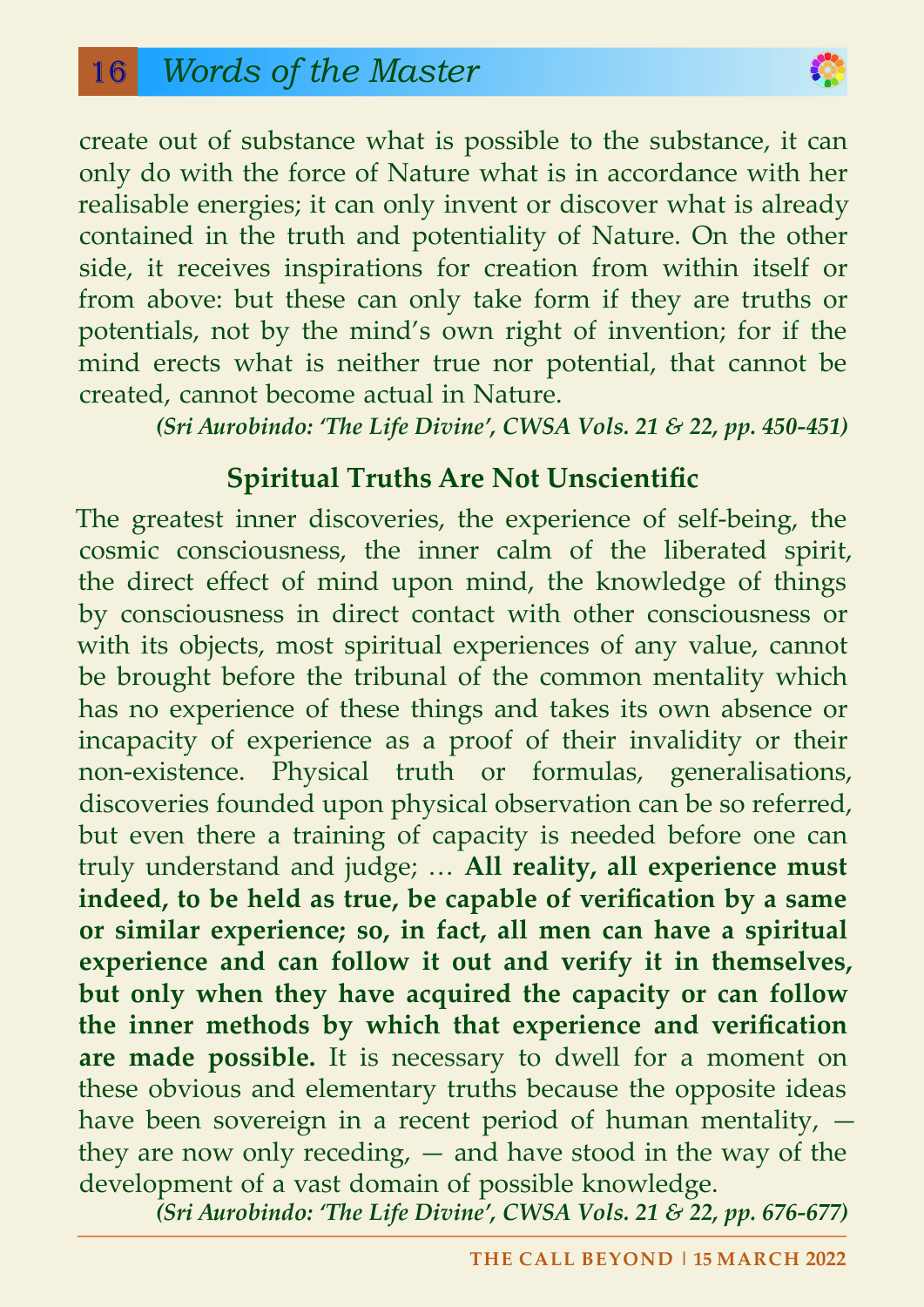

#### **Imagination Can Summon Possibilities**

But our mind has the faculty of imagination; it can create and take as true and real its own mental structures: here, it might be thought, is something analogous to the action of Maya. Our mental imagination is an instrument of Ignorance; it is the resort or device or refuge of a limited capacity of knowledge, a limited capacity of effective action. Mind supplements these deficiencies by its power of imagination: it uses it to extract from things obvious and visible the things that are not obvious and visible; it undertakes to create its own figures of the possible and the impossible; it erects illusory actuals or draws figures of a conjectured or constructed truth of things that are not true to outer experience. That is at least the appearance of its operation … But it is to be noted that through the imagination it does receive a figure of truth, does summon possibilities which are afterwards realised, does often by its imagination exercise an effective pressure on the world's actualities. **Imaginations that persist in the human mind, like the idea of travel in the air, end often by self-fulfilment; individual thought-formations can actualise themselves if there is sufficient strength in the formation or in the mind that forms it. Imaginations can create their own potentiality, especially if they are supported in the collective mind, and may in the long run draw on themselves the sanction of the cosmic Will.** 

*(Sri Aurobindo: 'The Life Divine', CWSA Vols. 21 & 22, pp. 451-452)*

#### **The Soul has a Deeper Sense Than The Mind**

For much more than the mind or life which can turn either to good or to evil, it is the soul-personality, the psychic being, which insists on the distinction, though in a larger sense than the mere moral difference. **It is the soul in us which turns always towards Truth, Good and Beauty, because it is by these things that it itself grows in stature; the rest, their opposites, are a necessary part of experience, but have to be outgrown in the**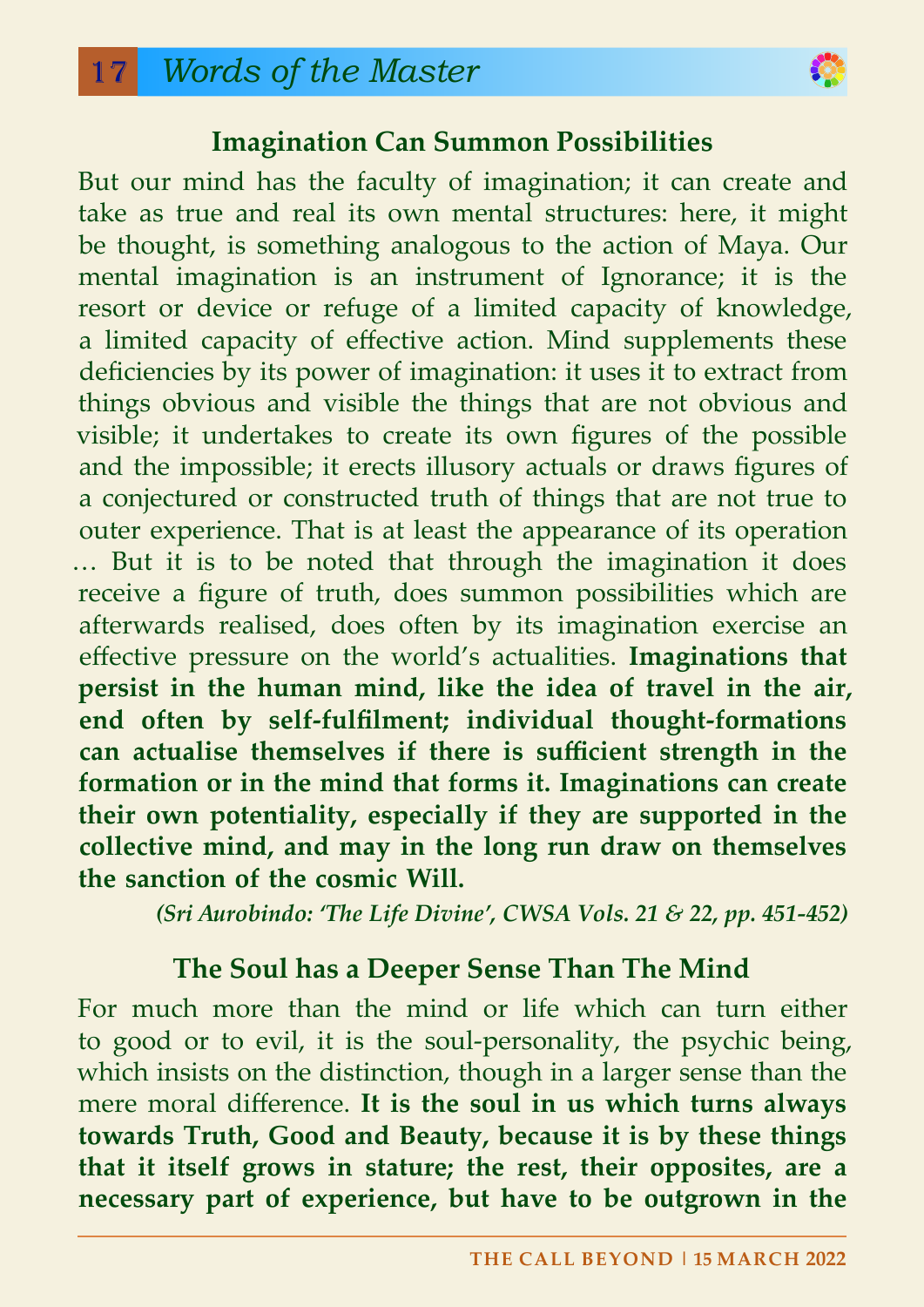# 18 Words of the Master



**spiritual increase of the being.** The fundamental psychic entity in us has the delight of life and all experience as part of the progressive manifestation of the spirit, but the very principle of its delight of life is to gather out of all contacts and happenings their secret divine sense and essence, a divine use and purpose so that by experience our mind and life may grow out of the Inconscience towards a supreme consciousness, out of the divisions of the Ignorance towards an integralising consciousness and knowledge. It is there for that and it pursues from life to life its ever-increasing upward tendency and insistence; the growth of the soul is a growth out of darkness into light, out of falsehood into truth, out of suffering into its own supreme and universal Ananda. The soul's perception of good and evil may not coincide with the mind's artificial standards, but it has a deeper sense, a sure discrimination of what points to the higher Light and what points away from it.

*(Sri Aurobindo: 'The Life Divine', CWSA Vols. 21 & 22, pp. 632-633)'*

#### **Intelligence at the Expense of Intuition**

When human intelligence adds itself to the animal basis, this basis still remains present and active, but it is largely changed, subtilised and uplifted by conscious will and intention; the automatic life of instinct and vital intuition diminishes and cannot keep its original predominant proportion to the selfaware mental intelligence. **Intuition becomes less purely intuitive: even when there is still a strong vital intuition, its vital character is concealed by mentalisation, and mental intuition is most often a mixture, not the pure article, for an alloy is added to make it mentally current and serviceable.** In the animal also the surface consciousness can obstruct or alter the intuition but, because its capacity is less, it interferes less with the automatic, mechanical or instinctive action of Nature: in mental man when the intuition rises towards the surface, it is caught at once before it reaches and is translated into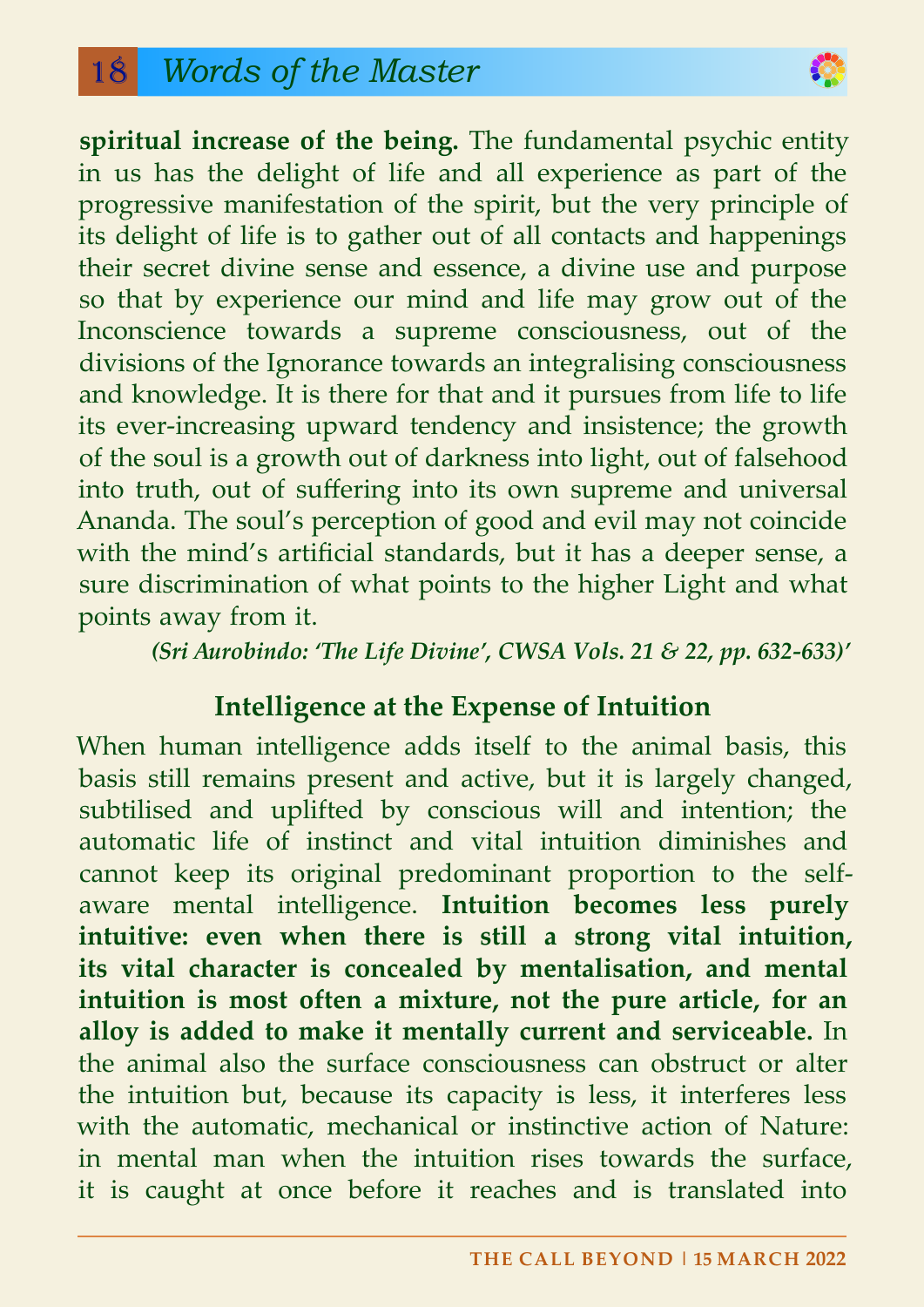

terms of mind-intelligence with a gloss or mental interpretation added which conceals the origin of the knowledge. Instinct also is deprived of its intuitive character by being taken up and mentalised and by that change becomes less sure, though more assisted, when not replaced, by the plastic power of adaptation of things and self-adaptation proper to the intelligence. **The emergence of mind in life brings an immense increase of the range and capacity of the evolving consciousness-force; but it also brings an immense increase in the range and capacity of error.** For evolving mind trails constantly error as its shadow, a shadow that grows with the growing body of consciousness and knowledge.

#### *(Sri Aurobindo: 'The Life Divine', CWSA Vols. 21 & 22, pp. 637-638)*

#### **Freedom from Ignorance, Incapacity and Suffering**

In the Ignorance one is there primarily to grow, to know and to do, or, more exactly, to grow into something, to arrive by knowledge at something, to get something done. Imperfect, we have no satisfaction of our being, we must perforce strive with labour and difficulty to grow into something we are not; ignorant and burdened with a consciousness of our ignorance, we have to arrive at something by which we can feel that we know; bounded with incapacity, we have to hunt after strength and power; afflicted with a consciousness of suffering, we have to try to get something done by which we catch at some pleasure or lay hold on some satisfying reality of life. To maintain existence is, indeed, our first occupation and necessity, but it is only a startingpoint … what to do and what to become is not clearly known to us; we get what knowledge we can, what power, strength, purity, peace we can, what delight we can, become what we can. But our aims and our effort towards their achievement and the little we can hold as our gains turn into meshes by which we are bound; it is these things that become for us the object of life: to know our souls and to be our selves, which must be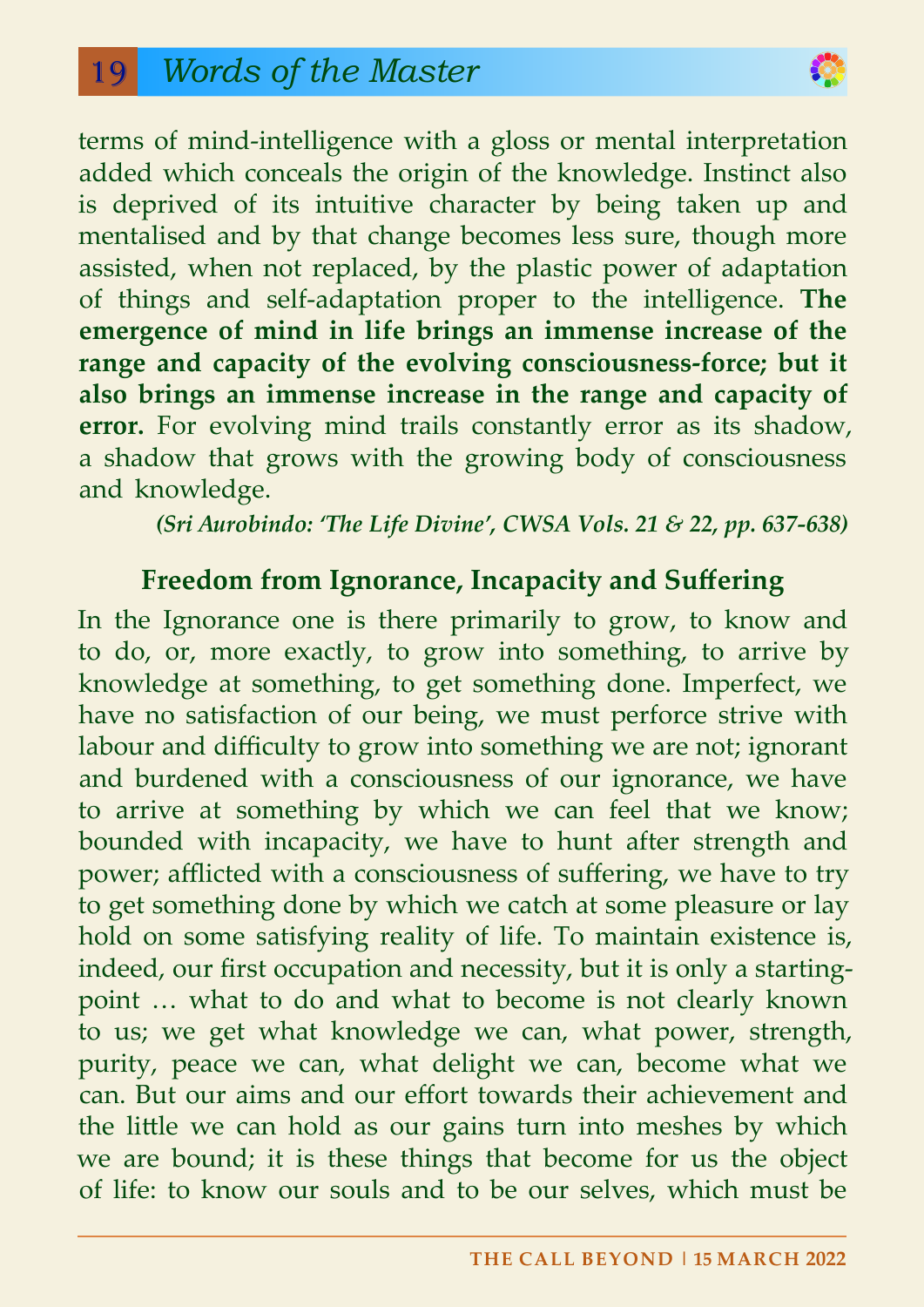

the foundation of our true way of being, is a secret that escapes us in our preoccupation with an external learning, an external construction of knowledge, the achievement of an external action, an external delight and pleasure.

*(Sri Aurobindo: 'The Life Divine', CWSA Vols. 21 & 22, pp. 1016-1017)*

### **Ascent and Descent**

Consciousness, as we descend the scale, becomes more and more diminished and diluted, … thin in light, thin and weak in capacity of delight; it has to resort to a grosser thickness of its diminished stuff and to a strenuous output of its obscurer force to arrive at anything, but this strenuousness of effort and labour is a sign not of strength but of weakness. **As we ascend,** on the contrary, a finer but far stronger and more truly and spiritually concrete substance emerges, a greater luminosity and potent stuff of consciousness, a subtler, sweeter, purer and more powerfully ecstatic energy of delight. **In the descent** of these higher grades upon us it is this greater light, force, essence of being and consciousness, energy of delight that enter into mind, life, body, change and repair their diminished and diluted and incapable substance, convert it into its own higher and stronger dynamis of spirit and intrinsic form and force of reality. This can happen because all is fundamentally the same substance, the same consciousness, the same force, but in different forms and powers and degrees of itself: a taking up of the lower by the higher is therefore a possible and, but for our second nature of inconscience, a spiritually natural movement; what was put forth from the superior status is enveloped and taken up into its own greater being and essence.

*(Sri Aurobindo: 'The Life Divine', CWSA Vols. 21 & 22, pp. 973-974)*

### **Supramental Resolution af A Mental Conflict**

For what we most suffer from in our outer life and its reactions upon our inner life is the imperfection of our relations with the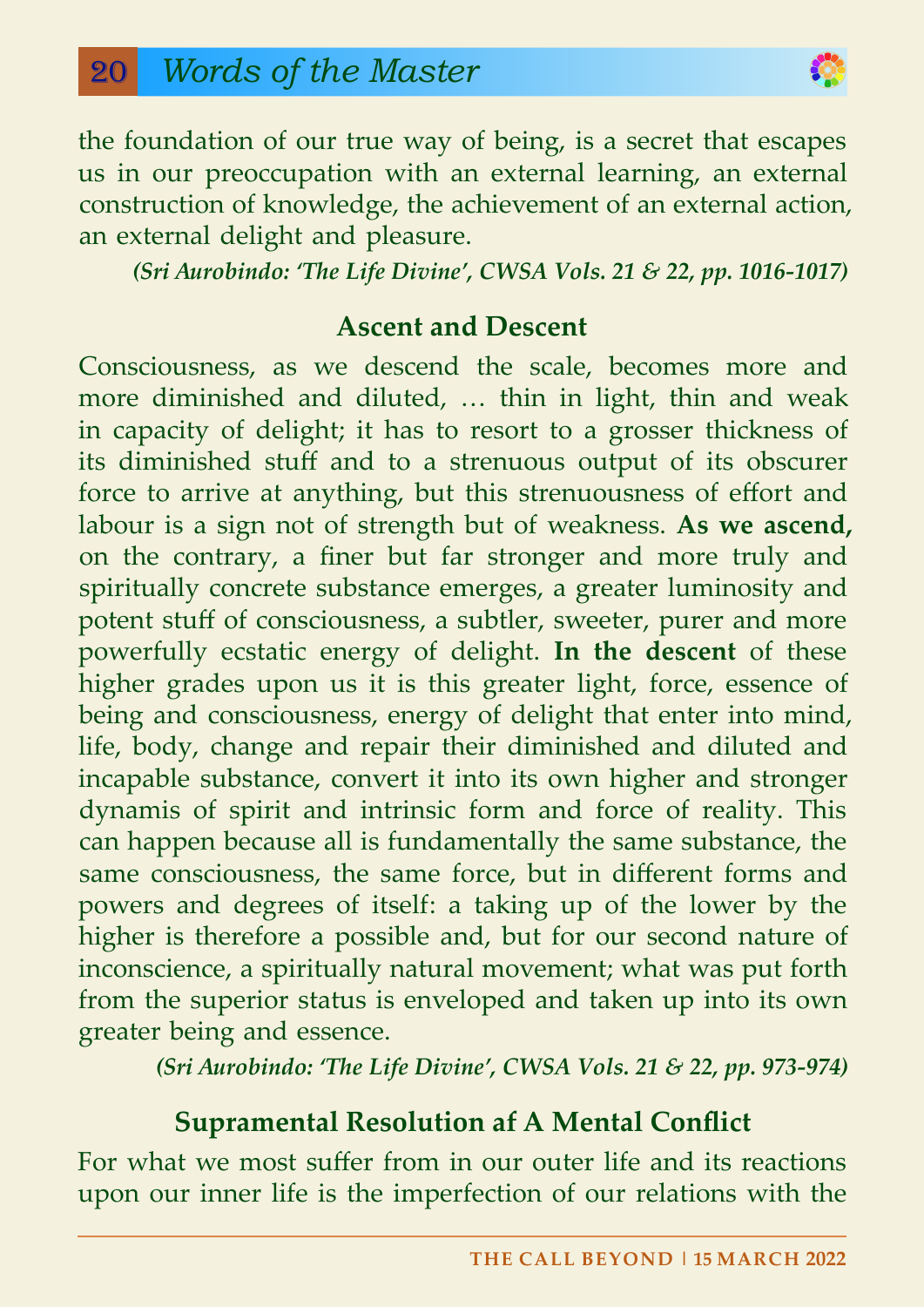

world, our ignorance of others, our disharmony with the whole of things, our inability to equate our demand on the world with the world's demand on us. There is a conflict  $-$  a conflict from which there seems to be no ultimate issue except an escape from both world and self — between our self-affirmation and a world on which we have to impose that affirmation, a world which seems to be too large for us and to pass indifferently over our soul, mind, life, body in the sweep of its course to its goal. The relation of our course and goal to the world's is unapparent to us, and to harmonise ourselves with it we have either to enforce ourselves upon it and make it subservient to us or suppress ourselves and become subservient to it or else to compass a difficult balance between these two necessities of the relation between the individual personal destiny and the cosmic whole and its hidden purpose. But for the supramental being living in a cosmic consciousness the difficulty would not exist, since he has no ego; his cosmic individuality would know the cosmic forces and their movement and their significance as part of himself, and the truth-consciousness in him would see the right relation at each step and find the dynamic right expression of that relation.

*(Sri Aurobindo: 'The Life Divine', CWSA Vols. 21 & 22, pp. 1009-1010)*

*\**Titles added by the edito*r*



*The Absolute is not a mystery of infinite blankness nor a supreme sum of negations; nothing can manifest that is not justified by some self-power of the original and omnipresent Reality.*

*Sri Aurobindo ('The Life Divine', SABCL Edition, p. 321)*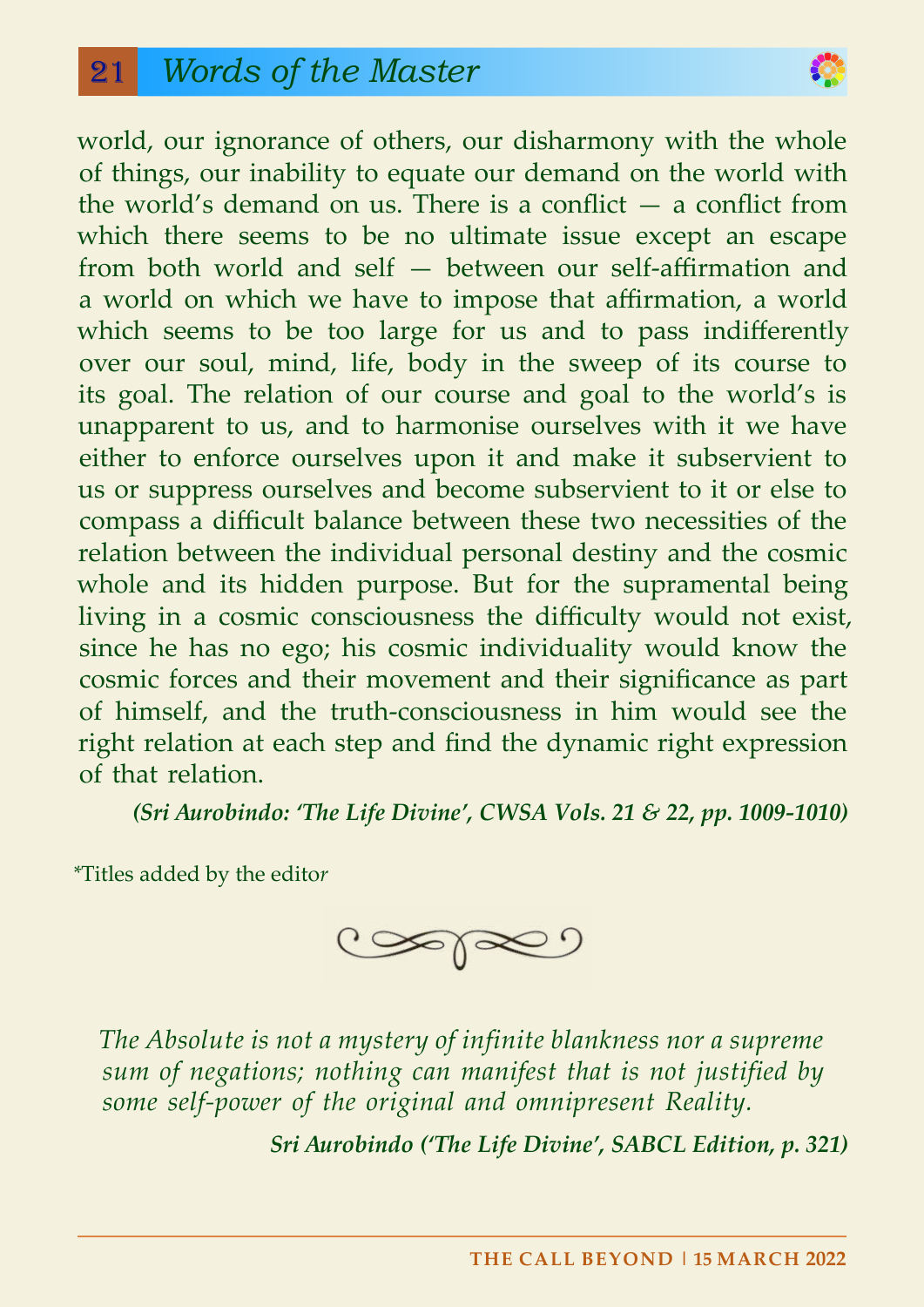#### *Words of the Mother* 22

# **Sri Aurobindo's Yoga**



To do Sri Aurobindo's yoga is to want to transform oneself integrally, it is to have a single aim in life, such that nothing else exists any longer, that alone exists. And so one feels it clearly in oneself whether one wants it or not; but if one doesn't, one can still have a life of goodwill, a life of service, of understanding; one can labour for the Work to be accomplished more easily – all that – one can do many things. But between this and doing yoga there is a great difference.

And to do yoga you must want it consciously, you must know what it is, to begin with. You must know what it is, you must take a resolution about it; but once you have taken the resolution, you must no longer flinch. That is why you must take it in full knowledge of the thing. You must know what you are deciding upon when you say, "I want to do yoga"; and that is why I don't think I have ever pressed you from this point of view. …

To do the yoga, this yoga of transformation which, of all things, is the most arduous – it is only if one feels that one has come here for that (I mean here upon earth) and that one has to do nothing else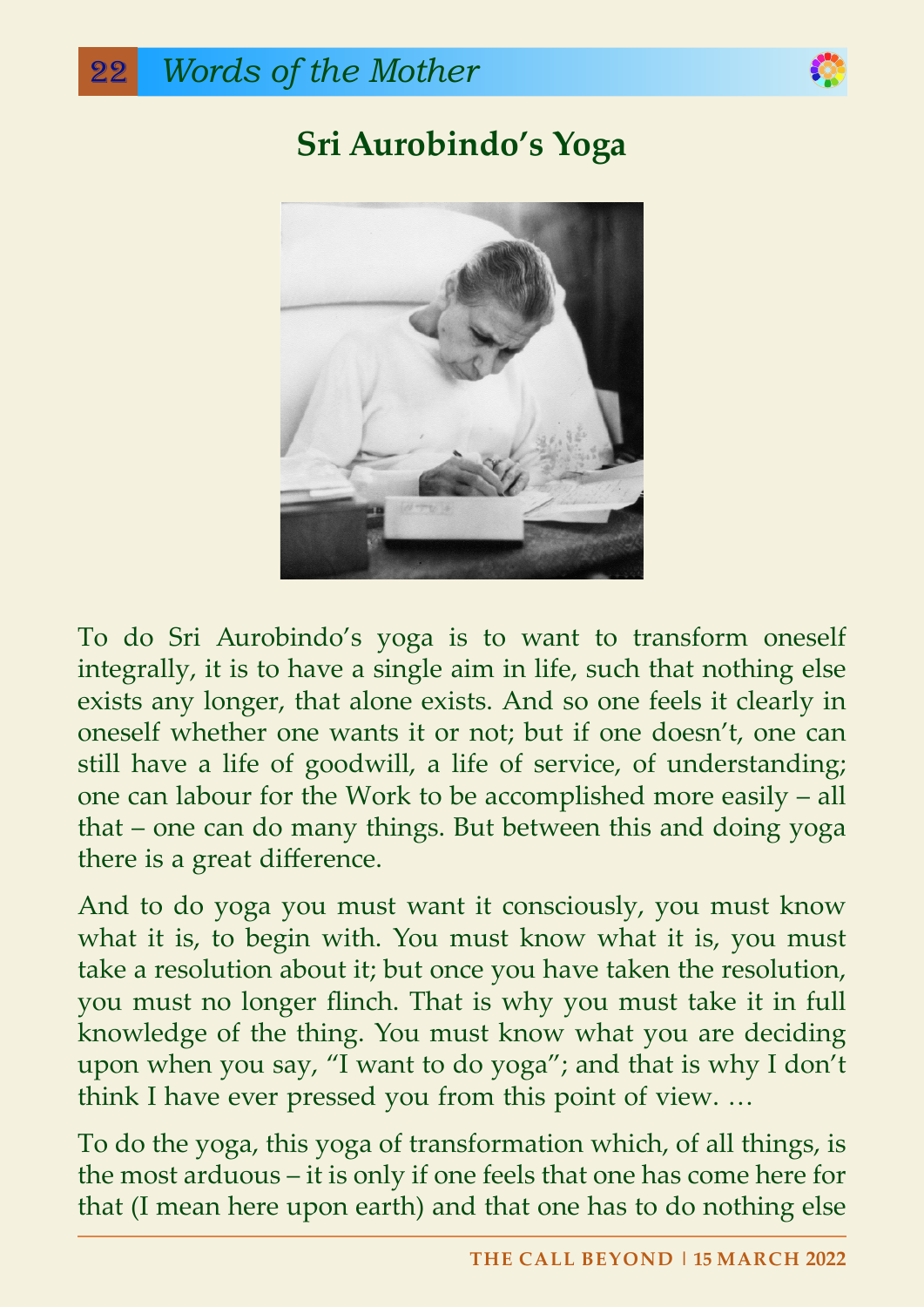

but that, and that it is the only reason of one's existence – even if one has to toil hard, suffer, struggle, it is of no importance – "This is what I want, and nothing else" – then it is different. Otherwise I shall say, "Be happy and be good, and that's all that is asked of you. Be good, in the sense of being understanding, knowing that the conditions in which you have lived are exceptional, and try to live a higher, more noble, more true life than the ordinary one, so as to allow a little of this consciousness, this light and its goodness to express itself in the world. It would be very good."

But once you have set foot on the path of yoga, you must have a resolution of steel and walk straight on to the goal, whatever the cost.

#### *The Mother ('The Great Adventure', pp. 43-44)*

*All the pages of The Mother's work, 'The Great Adventure', in Tara Didi's voice, have been uploaded on the YouTube channel of Sri Aurobindo Ashram – Delhi Branch. The link to the channel is:* https://www.youtube.com/ channel/UCcmF6JzAOsBMdqJjZbnmyng

$$
\text{C}\text{C}
$$

*Mind is not sufficient to explain existence in the universe. … … For Mind is that which does not know, which tries to know and which never knows except as in a glass darkly. It is the power which interprets truth of universal existence for the practical uses of a certain order of things; it is not the power which knows and guides that existence and therefore it cannot be the power which created or manifested it.*

*Sri Aurobindo ('The Life Divine', SABCL Edition, p. 118)*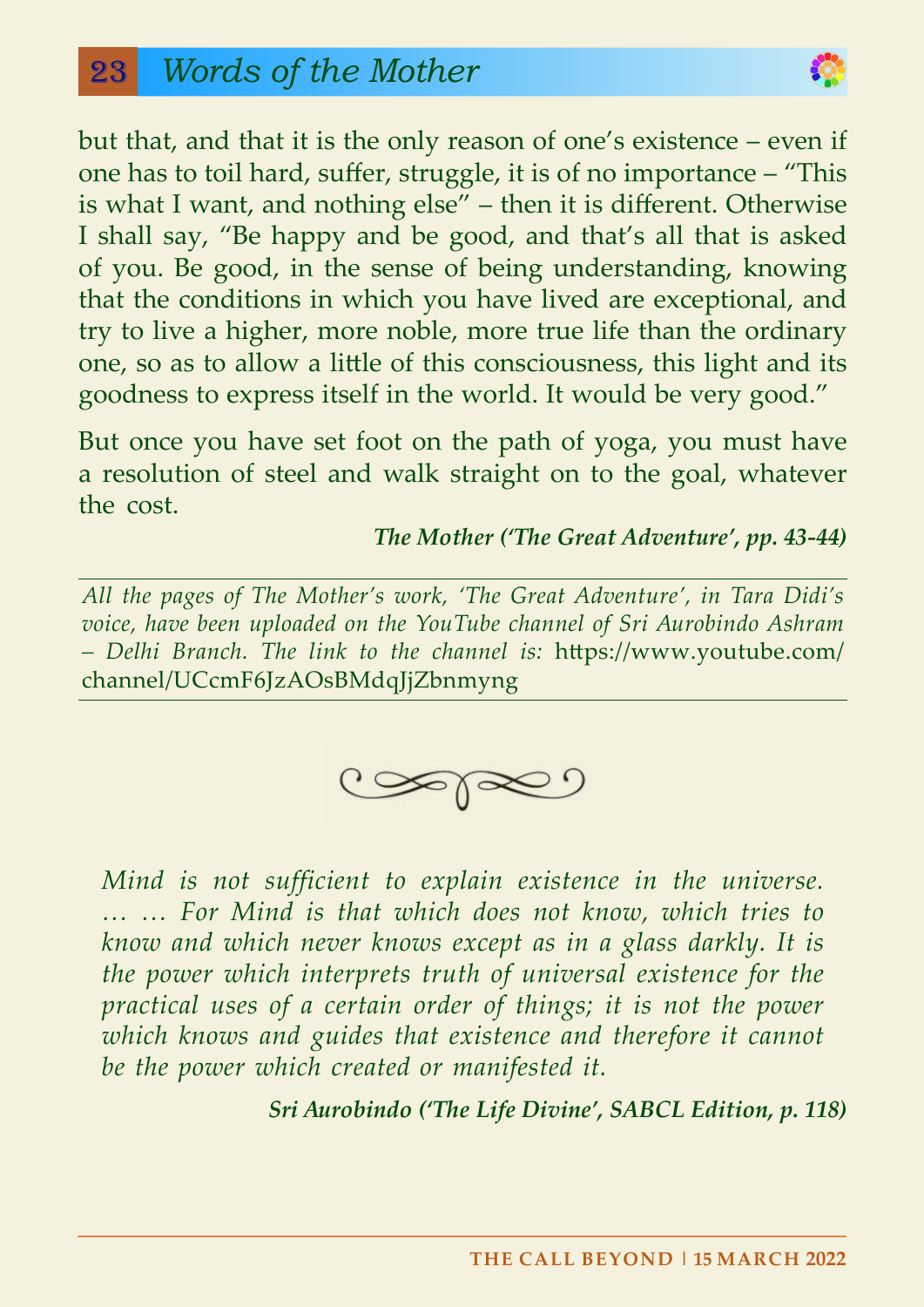

### **Where is the Time for Spirituality?**

Shishu

Life has to be lived in the present but can be understood in light of the past. Indians lived a meaningful life for thousands of years without calling it religious or spiritual. For them right living was a habit. There were scriptures galore, but the tyranny of the word was superfluous for a society that valued simple living and high thinking. But with time, things changed. India suffered a slow decline. There grew a dichotomy between worldly life and spiritual life. Spiritual life came to be seen as a hard and demanding ascetic life meant for a select few who tore themselves away from all worldly responsibilities. For the rest, it was worldly life with all its problems and pitfalls. The result was neglect of material life on one hand, and moral degradation on the other, for both of which the country paid a heavy price. Sri Aurobindo was among the pioneers who saw through this tragedy, and made a powerful case for a lifeaffirming version of spirituality.

The basic thesis underlying life-affirmation is the Vedantic assertion that the world is a manifestation of the Divine. In other words, the world is a form of the Divine. If the Divine is real, the world cannot be unreal. However, although the Divine is perfect, the world is imperfect. The world is imperfect because it does not express fully its divinity. Man, however, is unique in having the capacity to express more of his divinity. He not only has this capacity, he also has the urge to do so. Using human life to address this urge is to live a spiritual life.

**Spiritual life has three basic elements**. *First*, doing one's work with the feeling of being an instrument of the Divine. Further, there should be no attachment to the outcome of the work, and yet the work should be done to the best of one's ability. Work so done becomes a source of joy. *Second*, making choices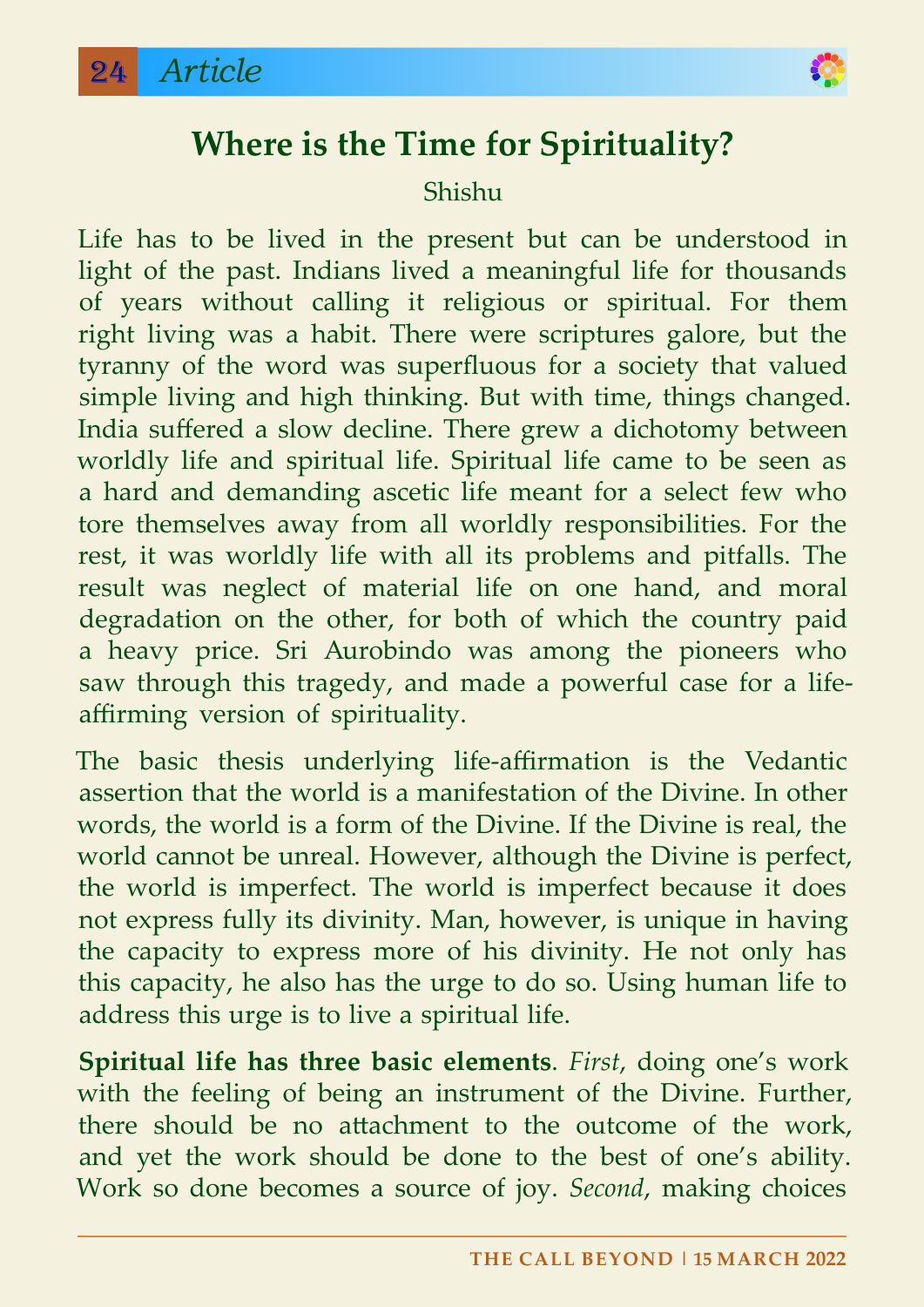### *Article* 25



in life that are driven by universal and unconditional love, not by considerations of material gain and loss. Such choices bring immense joy and lasting mental peace. *Third*, seeing the ups and downs of life as opportunities for manifesting more of one's divinity. This dispassionate attitude to fortune and misfortune gives unshakable equanimity.

**What do these three elements of spiritual life tell?** *First*, spiritual life does not require seclusion in a secret sanctuary. *Second*, worldly life itself provides opportunities for practicing spirituality. *Third*, there is no aspect of worldly life that is outside the scope of spiritual life. Therefore, when people complain that there is no time for spirituality, they misinterpret spirituality. To them, practicing spirituality means setting time aside for rituals or meditation. *Finally*, spiritual life is not a dull and monotonous life. Spiritual life is a vibrant life driven by love. Timeless wisdom has confirmed repeatedly that the formula for filling life with joy, peace and fulfillment is to love more. But human resistance to the formula makes it necessary for seers like Sri Aurobindo to repeat it in every age and epoch. Sri Aurobindo does it in one line in *Savitri:* "…to feel love and oneness is to live."

*Published earlier in 'Life Positive', May 2021, p. 24*



*Love is in its nature the desire to give oneself to others and to receive others in exchange; it is a commerce between being and being.*

*Sri Aurobindo ('The Life Divine', SABCL Edition, p. 204)*

*All affirmations are denied only to lead to a wider affirmation of the same Reality.*

*Sri Aurobindo ('The Life Divine', SABCL Edition, p. 33)*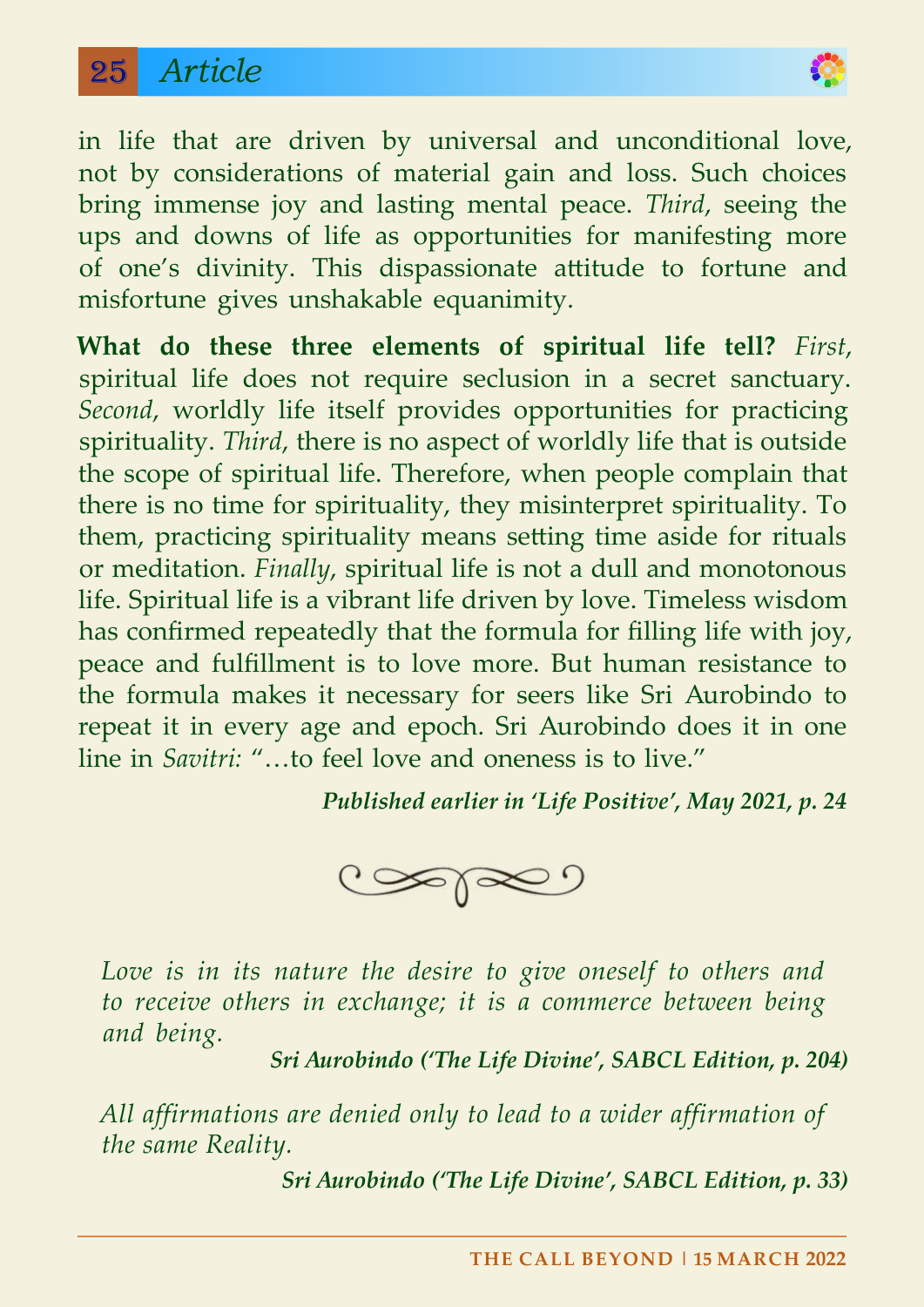

### **Why did such a lovely flower fade away so early?**

(An Answer from Sri Aurobindo)

When a pupil of Dilip Kumar Roy (Uma Bose) died on her twenty-first birthday, he asked Sri Aurobindo in 1942:

*"But why did such a lovely flower fade away prematurely even before blossoming—thus casting a gloom on all who knew her and loved her for her exquisite singing and snow pure character? … I do believe in Grace but it acts, I take it, only under certain conditions*  which seem exceedingly unlikely to be fulfilled by recipients such as *we. So why waste your precious time and energy on such a world where the divine guidance looks almost accidental and out of place, to all intents and purposes?"*

### **Sri aurobindo answered:**

"The question you have put raises one of the most difficult and complicated of all problems and to deal with it at all adequately would need an answer as long as the longest chapter of my *The Life Divine.* I can only state my own knowledge founded not on reasoning but on experience that there is such a guidance and that nothing is in vain in this universe.

"If we look only at the outward facts in their surface appearance or if we regard what we see happening around us as definitive, not as processes of a moment in a developing whole, the guidance is not apparent; at most, we see interventions occasional or sometimes frequent. **The guidance can become evident only if we go behind appearances and begin to understand the forces at work and the way of their working and their secret significance.** After all, real knowledge—even scientific knowledge—comes by going behind the surface phenomena to their hidden process and causes. It is quite obvious that this world is full of suffering, and afflicted with transience to a degree that seems to justify the Gita's description of it as this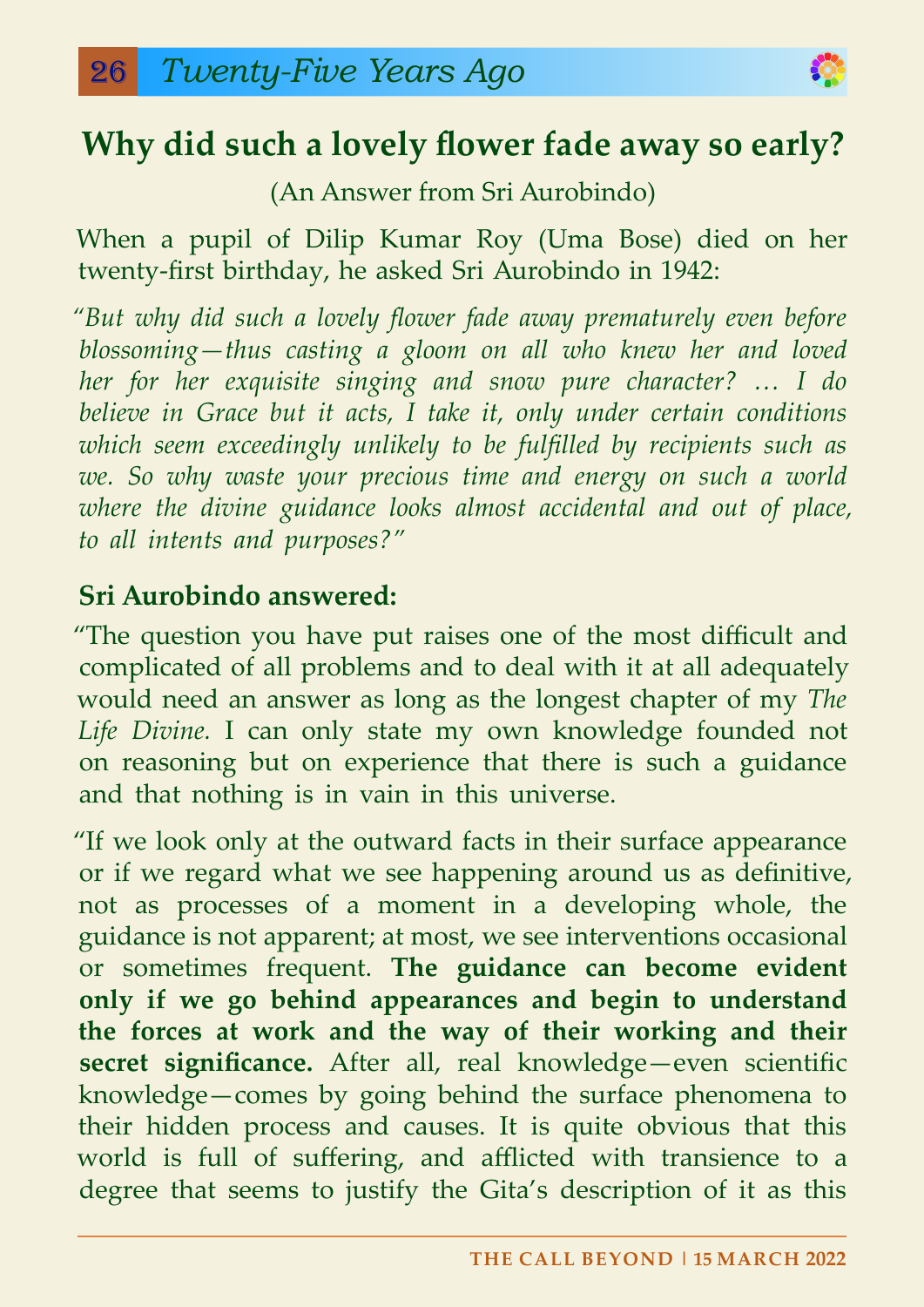### *Twenty-Five Years Ago* 27



'unhappy and transient world,' *anityam asukham.* The question is whether it is a mere creation of chance or governed by a mechanical inconscient Law or whether there is a meaning in it and something beyond its present appearance towards which we move. If there is meaning and if there is something towards which things are evolving then, inevitably, there must be a guidance—and that means that there is a supporting Consciousness and Will with which we can come into an inner contact. If there is such a Consciousness and Will, it is not likely that it would stultify itself by annulling the world's meaning or turning it into a perpetual or eventual failure.



*Uma Bose with Dilip Kumar Roy (Source: scroll.in)*

"This world has a double aspect. lt seems to be based on a material Inconscience, error and sorrow, death and suffering are the necessary consequence. But there is evidently, too, a partially successful endeavour and an imperfect growth towards

Light, Knowledge, Truth, Good, Happiness, Harmony, Beauty at least a partial flowering of these things. The meaning of this world must evidently lie in this opposition; it must be an evolution which is leading or struggling towards higher things out of a first darker appearance. Whatever guidance there is must be given under these conditions of opposition and struggle and must be leading the individual certainly, and the world presumably, towards that higher state but through the double terms of knowledge and ignorance, light and darkness, death and life, pain and pleasure, happiness and suffering; none of the terms can be excluded until the higher status is reached and established. **It is not and cannot be, ordinarily, a guidance which at once rejects the darker terms, still less a guidance which brings us solely and always nothing but happiness, success and**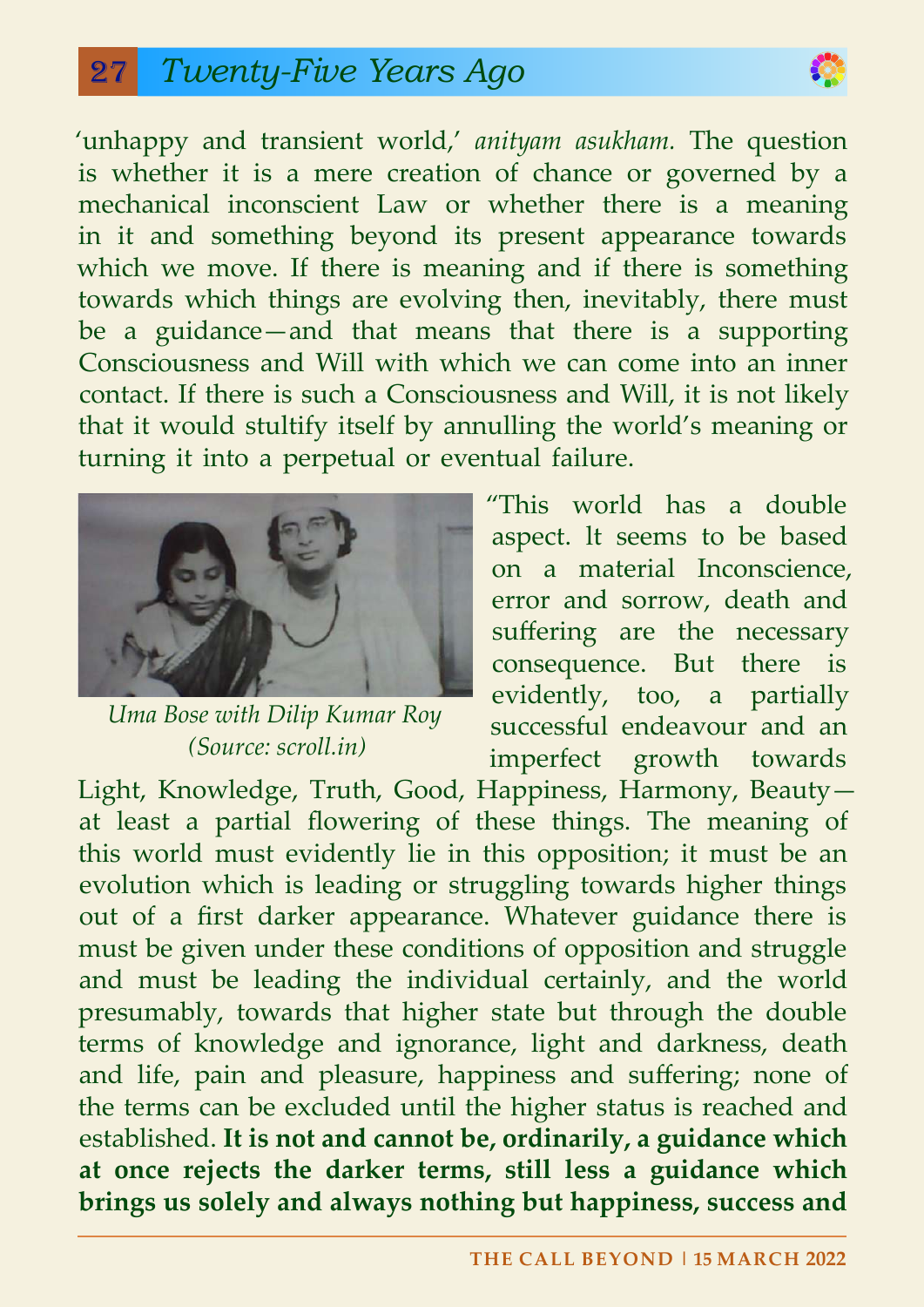

**good fortune. Its main concern is with the growth of our being and consciousness, the growth towards a higher self, towards the Divine, eventually towards a higher Light, Truth and Bliss; the rest is secondary, sometimes a means, sometimes a result, not a primary purpose.**

"The true sense of the guidance becomes clearer when we can go deep within and see from there more intimately the play of the forces and receive intimations of the Will behind them. The surface mind can only get an imperfect glimpse. **When we are in contact with the Divine or in contact with an inner knowledge or vision, we begin to see all the circumstances of our life in a new light and observe how they all tended without our knowing it towards the growth of our being and consciousness, towards the work we had to do, towards some development that had to be made – not only what seemed good, fortunate or successful but the struggles, failures, difficulties, upheavals**. But with each person the guidance works differently according to his nature, the conditions of his life, his cast of consciousness, his stage of development, his need of further experience. We are not automata but conscious beings and our mentality, our will and its decisions, our attitude to life and demand on it, our motives and movements help to determine our course; they may lead to much suffering and evil, but through it all the guidance makes use of them for our growth in experience and consequently the development of our being and consciousness. All advance by however devious ways, even in spite of what seems a going backwards or going astray, gathering whatever experience is necessary for the soul's destiny. When we are in close contact with the Divine, a protection can come which helps or directly guides or moves us: it does not throw aside all difficulties, sufferings or dangers, but it carries us through them and out of them—except where for a special purpose there is need of the opposite.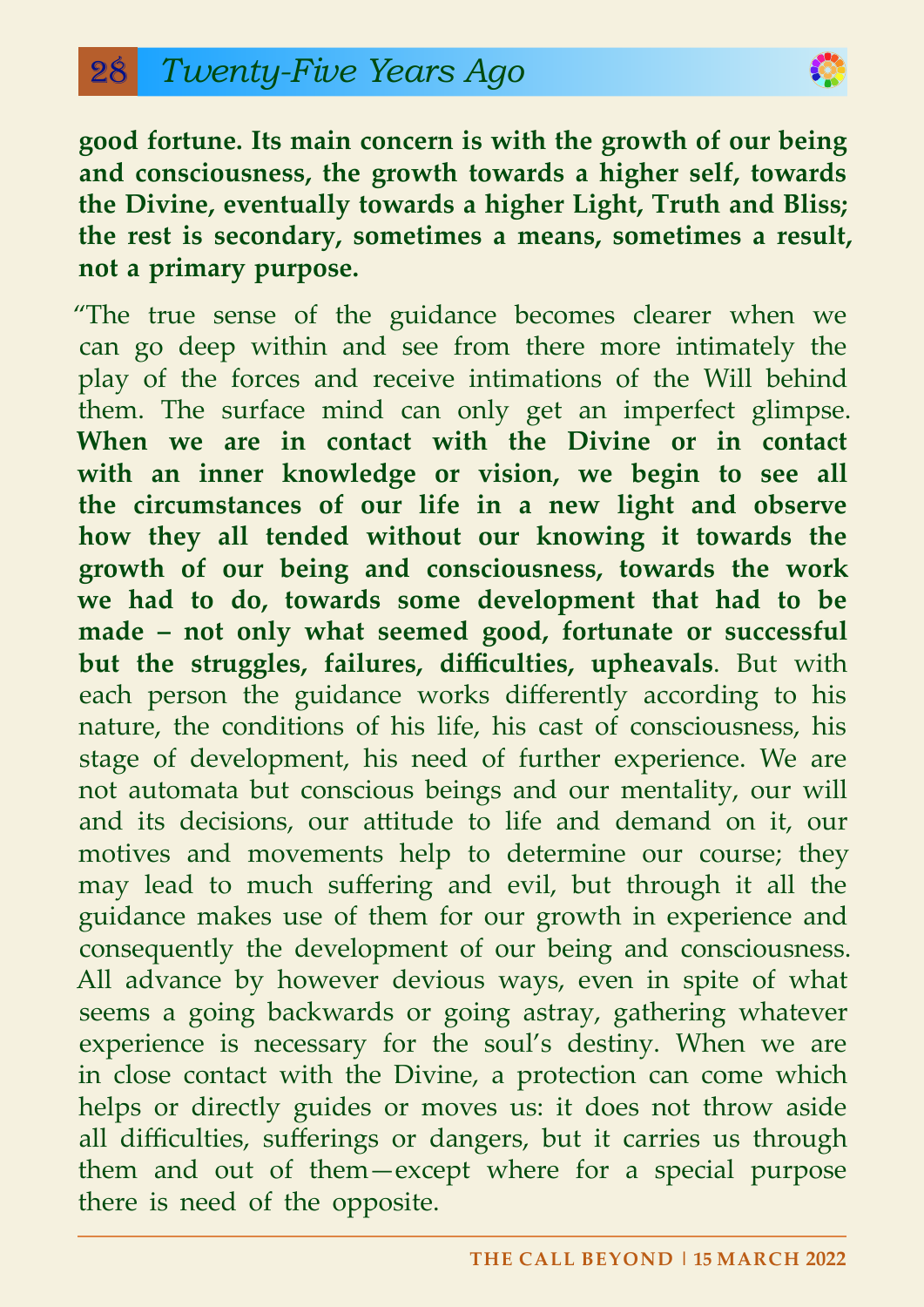## *Twenty-Five Years Ago* 29



"It is the same thing though on a larger scale and in a more complex way with the guidance of the world movement. That seems to move according to the conditions and laws or forces of the moment through constant vicissitudes; but still there is something in it that drives towards the evolutionary purpose, although it is more difficult to see, understand and follow than in the smaller and more intimate field of the individual consciousness and life. What happens at a particular juncture or the world-action or the life of humanity, however catastrophical, is not ultimately determinative. Here, too, one has to see not only the outward play of forces in a particular case but also the inner and secret play, the far-off outcome, the event that lies beyond and the Will at work behind it all. **Falsehood and Darkness are strong everywhere on the earth, and have always been so and at times they seem to dominate; but there have also been not only gleams but outbursts of the Light**. In the maze of things and the long course of Time, whatever may be the appearance of this or that epoch or movement, the growth of Light is there and the struggle towards better things does not cease. At the present time Falsehood and Darkness have gathered their forces and are extremely powerful; but even if we reject the assertion of the mystics and prophets since early times that such a condition of things must precede the Manifestation and is even a sign of its approach, yet it does not necessarily indicate the decisive victory—even temporary—of the Falsehood. It merely means that the struggle between the forces is at its acme. The result may very well be stronger emergence of the best that can be; for the world-movement often works in that way. I leave it at that and say nothing more.

**"Uma Bose had reached a stage of her development marked by a predominance of the sattwic nature, but not a strong vital (which works towards a successful or fortunate life) or the opening to a higher light—her mental upbringing and**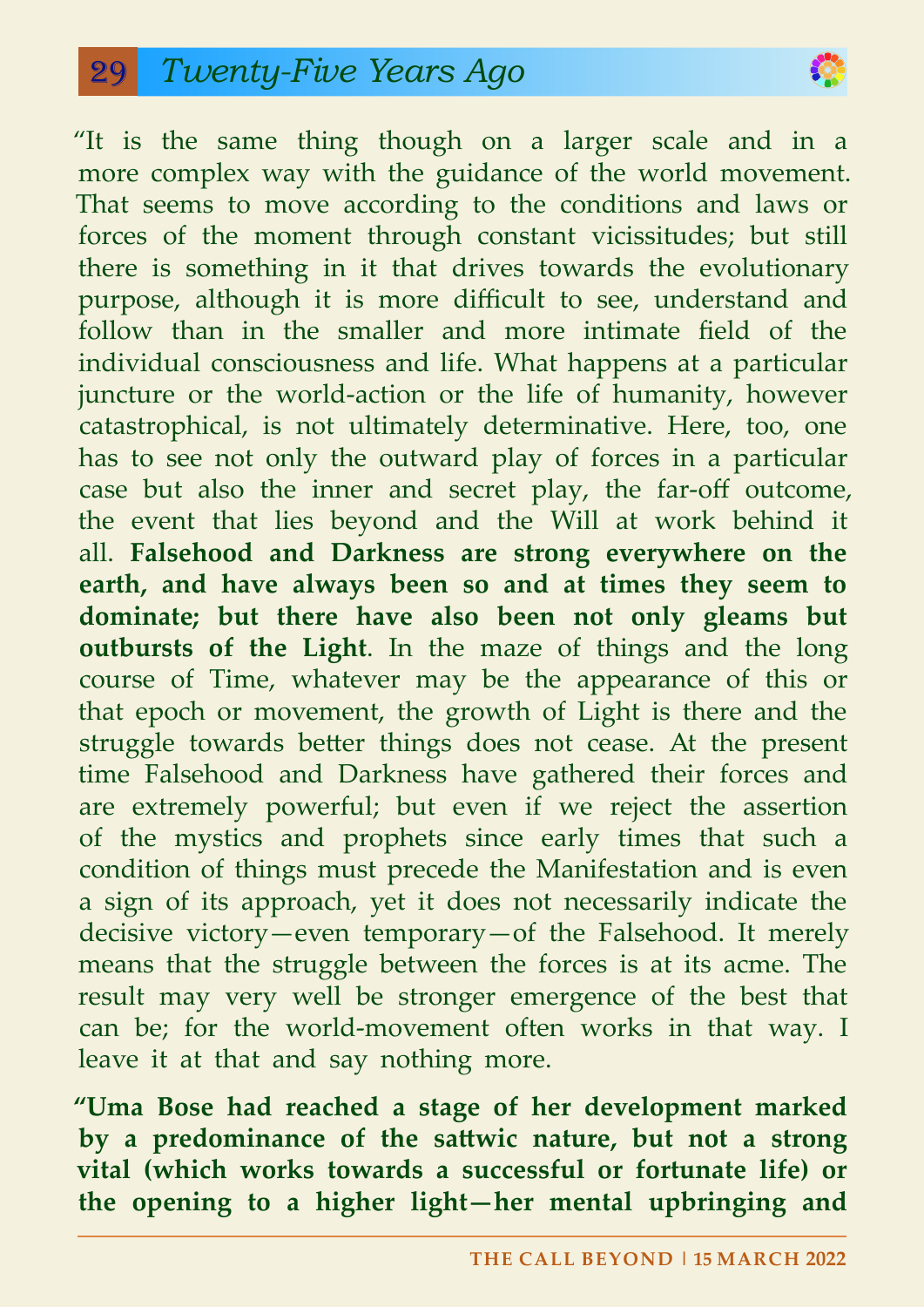### *Twenty-Five Years Ago* 30



**surroundings stood against that and she herself was not ready.** The early death and much suffering may have been the result of past (prenatal) influences or they may have been chosen by her own psychic being as a passage towards a higher state for which she was not yet prepared but towards which she was moving. This and the non-fulfilment of her capacities could be a final tragedy if there were this life alone. **As it is, she has passed towards the psychic sleep to prepare for her life to come."**

*From: 'Sri Aurobindo Came to Me' by Dilip Kumar Roy*

*Reproduced from 'The Call Beyond', Vol. 22, No. 3, pp. 12-13, 1997*

*To know more about Uma Bose (21 January 1921-21 January 1942), who had been called by Mahatma Gandhi 'the nightingale of Bengal', you may visit* https://scroll.in/article/965422/remembering-uma-bose-who-presageda-new-era-for-vocal-music *and* https://en.wikipedia.org/wiki/Uma\_Bose



*Each form is there because it is an expression of some power of That which inhabits it; each happening is a movement in the working out of some Truth of the Being in its dynamic process of manifestation.*

*Sri Aurobindo ('The Life Divine', SABCL Edition, p. 646)*

*The supraphysical is as real as the physical; to know it is part of a complete knowledge.*

*Sri Aurobindo ('The Life Divine', SABCL Edition, p. 651)*

*Our subjective being is the basis of our objective experience, and it is not probable that only its physical objectivisations are true and the rest unreliable.*

*Sri Aurobindo ('The Life Divine', SABCL Edition, p. 773)*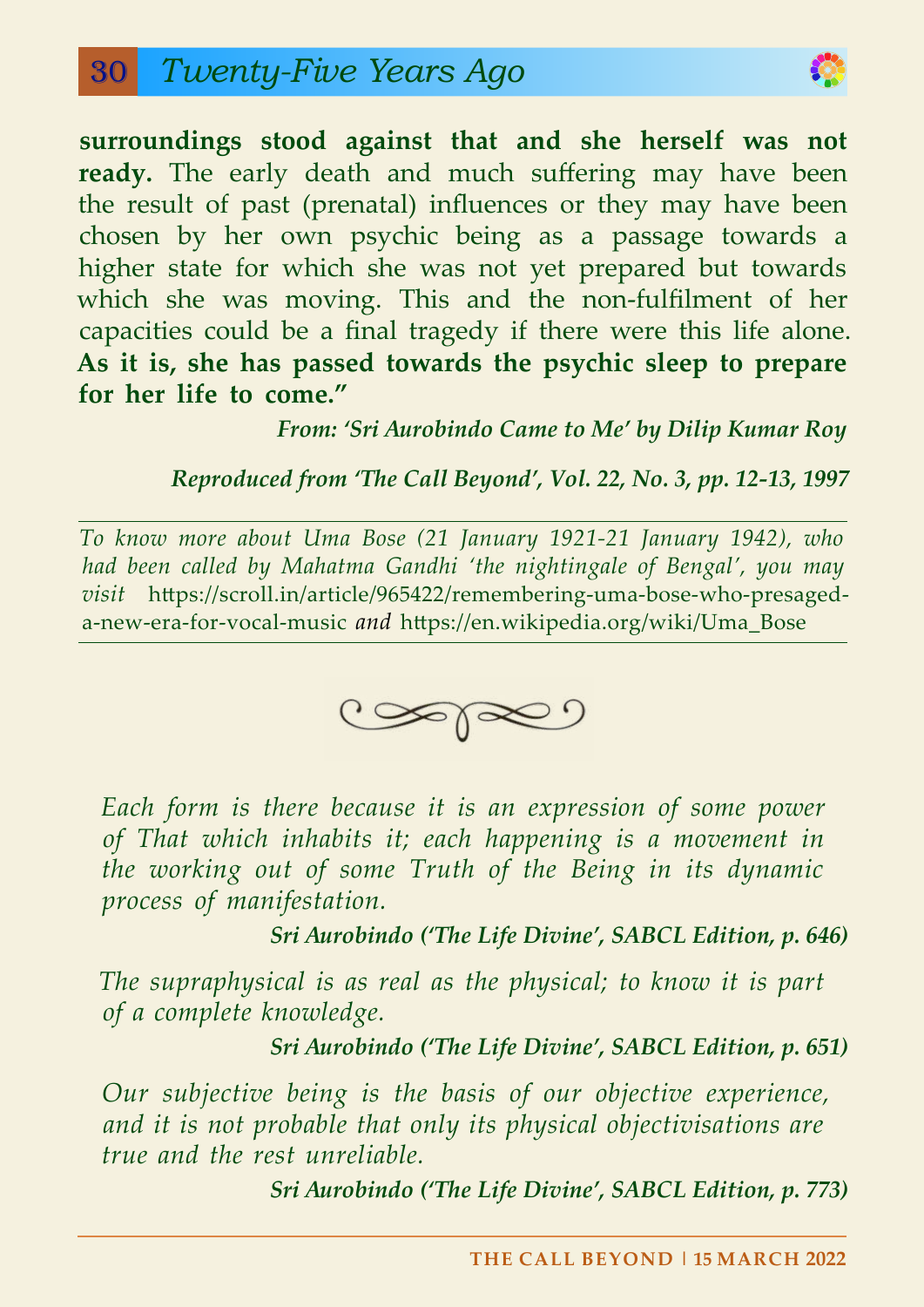

*Whether it is the disciple who chooses the Guru, or it is the Guru who chooses the disciple may be debatable, but fascinating and often incredible are the stories behind their being brought*  together. This column will bring you the circumstances under *which some of the foremost disciples of Sri Aurobindo felt his unmistakable magnetic pull.*

### **Nirodbaran – A Life Divine!**



*Nirod-da (Image: overmanfoundation.org*)

#### R. Hemamalini

If destined for a spiritual life, then no forces can keep you away from it for long. Walking on the spiritual path may not seem practical in the present materialistic world driven by a persistent hankering after unending desires. Those who seek to derive maximum pleasure out of the world around them, may not find a spiritual life exactly appealing. And yet, each of us, at some stage in life, is compelled to stop and think! And that may be the beginning of a turning point in life.

When each one of us looks back at that moment in our lives when we turned to spirituality and also delve into our upbringing, some common patterns are likely to emerge. For instance, a religious or spiritual family background, an educated mind set, a penchant for problem-solving and a crisis in life that creates a sense of helplessness – these are some of the factors that might push and pull a person towards the spiritual path. It is particularly when a person finds herself incapable of coping with the situation that she may turn to the Divine for help. At that moment, if the person stumbles upon a workable spiritual path, which can be integrated into her accustomed life, she gets drawn to the path. So, there are two aspects to consider here. One is the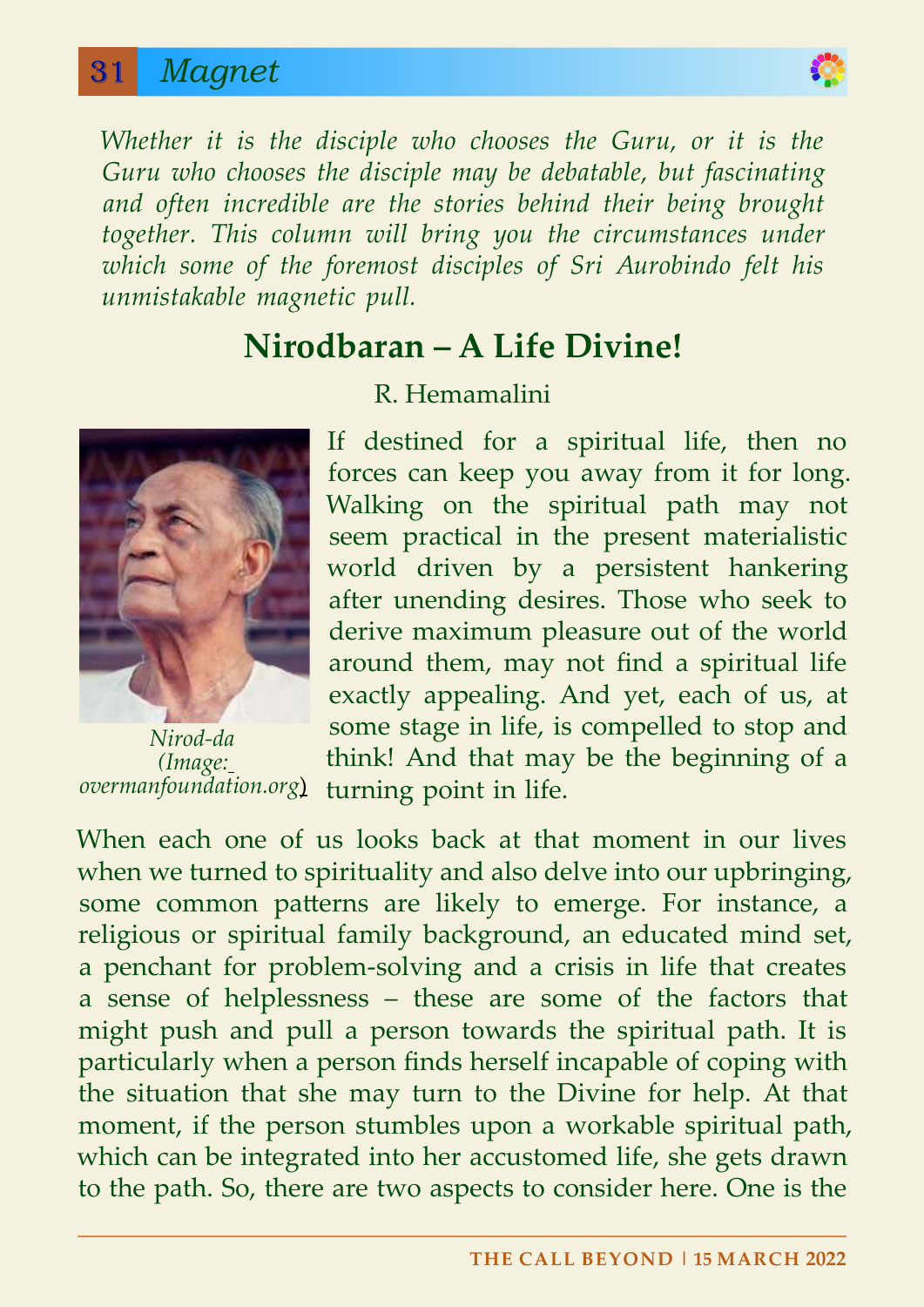

mental readiness on part of the person to walk the path, and the second a 'path' which she can adopt without abandoning the commitments considered essential or at least unavoidable. One such path that does not impose renunciation of worldly life on the spiritual seeker is the Integral Yoga of Sri Aurobindo and the Mother. In fact, Integral Yoga considers all life, including worldly life, to be a field suitable for the practice of yoga. Hence, the celebrated quote of Sri Aurobindo, "All life is yoga."

Like many of us, Dr. Nirodbaran (1903-2006) also took the plunge into spiritual life when he was faced with unsurmountable predicaments. Coming from an affluent Buddhist, zamindar family, Nirod-da, as he is fondly called now, had lost his father at an early age and was raised by his mother. He spent a relatively carefree childhood, participated in India's freedom struggle in his youth and even went to prison. This event had several ramifications, one of which was his decision to join Sri Aurobindo Ashram many years later. After completing his matriculation from Kolkata, he wanted to study law. However, due to seemingly trivial reasons he was sent to Scotland, to do medicine instead.

After getting his medical degree, Dr. Nirodbaran's first visit to the Pondicherry Ashram in 1930 had been out of sheer curiosity, kindled by his visits to Dilip Kumar Roy in Paris. His interaction with Dilip Kumar Roy proved to be instrumental in deciding his visit. During this visit, Nirod-da showed no inclination to take to spiritual life. His visit went off well and he also acknowledges, in later accounts, having some unusual experiences during this visit. However, at that point in time perhaps his science-trained mind dismissed them as insignificant.

On his next visit, Nirod-da spent almost a month in the ashram. At the end of his stay he left the ashram after writing to Sri Aurobindo that he preferred the path of 'karma yoga' to a spiritual life, to which the Guru promptly responded with his blessings.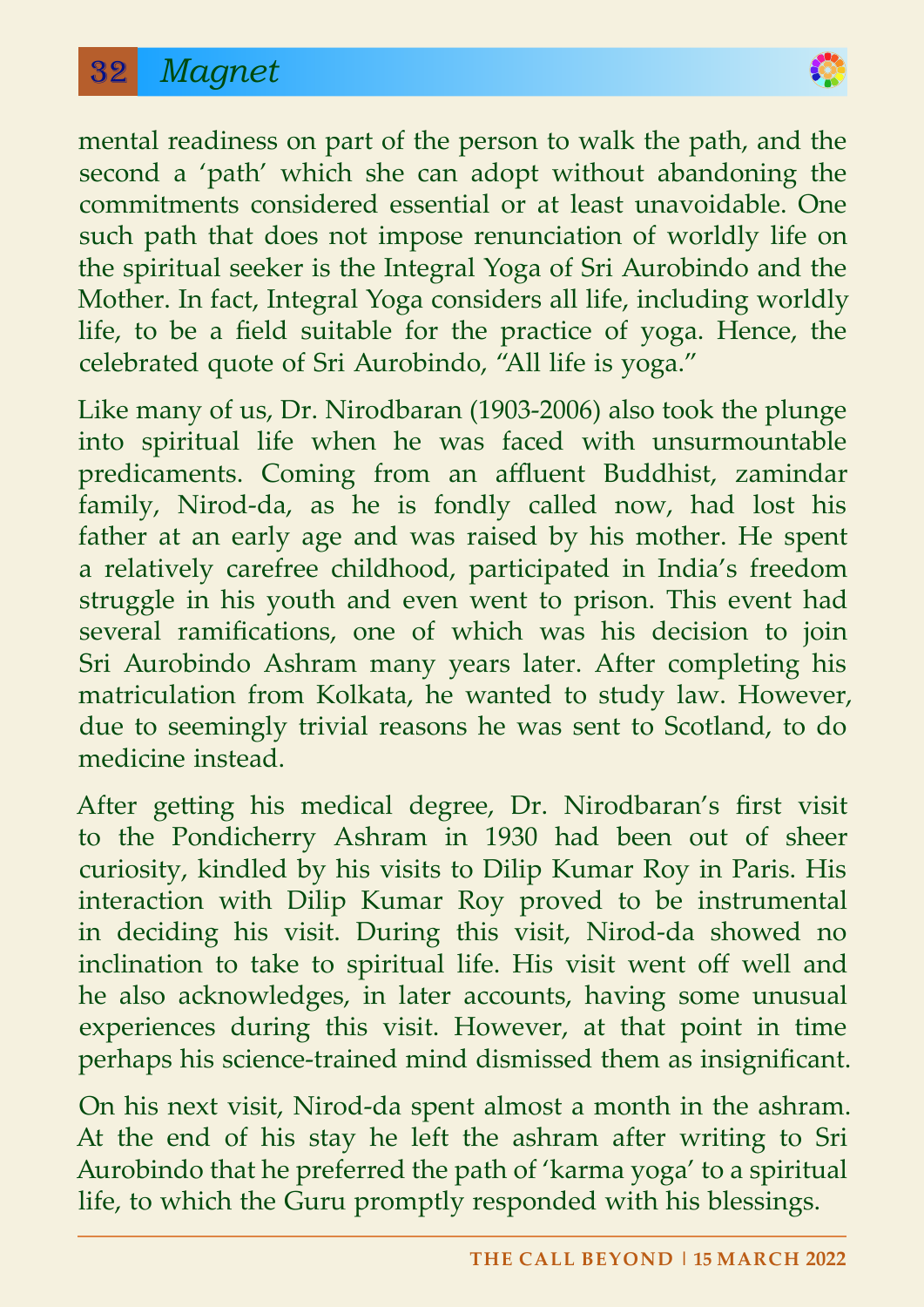

After this episode, Dr. Nirodbaran, went and settled in Rangoon where he "…spent a most unspiritual life." Life was easy. He established his practice and had a steady income. He settled down to lead a comfortable life filled with an indulgence that was neither spiritual nor in tune with karma yoga. However, this carefree life lasted just a year! The police raided his Rangoon residence owing to his past affiliation with the Non-Co-operation movement. This cost him his job and his life changed drastically after this event. Finances dwindled, he shifted to Chittagong and secured a Government job in Calcutta. However, as destiny would have it, on the eve of his selection, his lodgings were searched again by the police. Yet again, he lost the job. Nirod-da describes this phase of his life as a 'Plunge into Darkness' in his memoir.

He wrote to Sri Aurobindo seeking permission to return to the Ashram. In this act, he was encouraged by his niece's letter asking him why he was wasting time (by not returning to the ashram) and as to how much longer would he keep the Mother and Sri Aurobindo, waiting? As soon as he was given permission, he left for Pondicherry forever, without even informing his mother. It was only then, in retrospect, that he could clearly see the significance of the unusual experiences he had on his first Ashram visit. He also saw all the unpalatable events of his life in Rangoon and Calcutta as part of a Divine design that saved him from becoming a lifelong Government servant and also paved his way to the ashram.



*(Image: overmanfoundation.org)*

Sometimes I imagine that God also sits in anticipation to find out the choices we make – much like a parent hovering over a child faced with a quiz question whose answer is obvious to the parent. And when we make the noblest choice, God smiles with great satisfaction, in a patronizing way, *Nirod-da*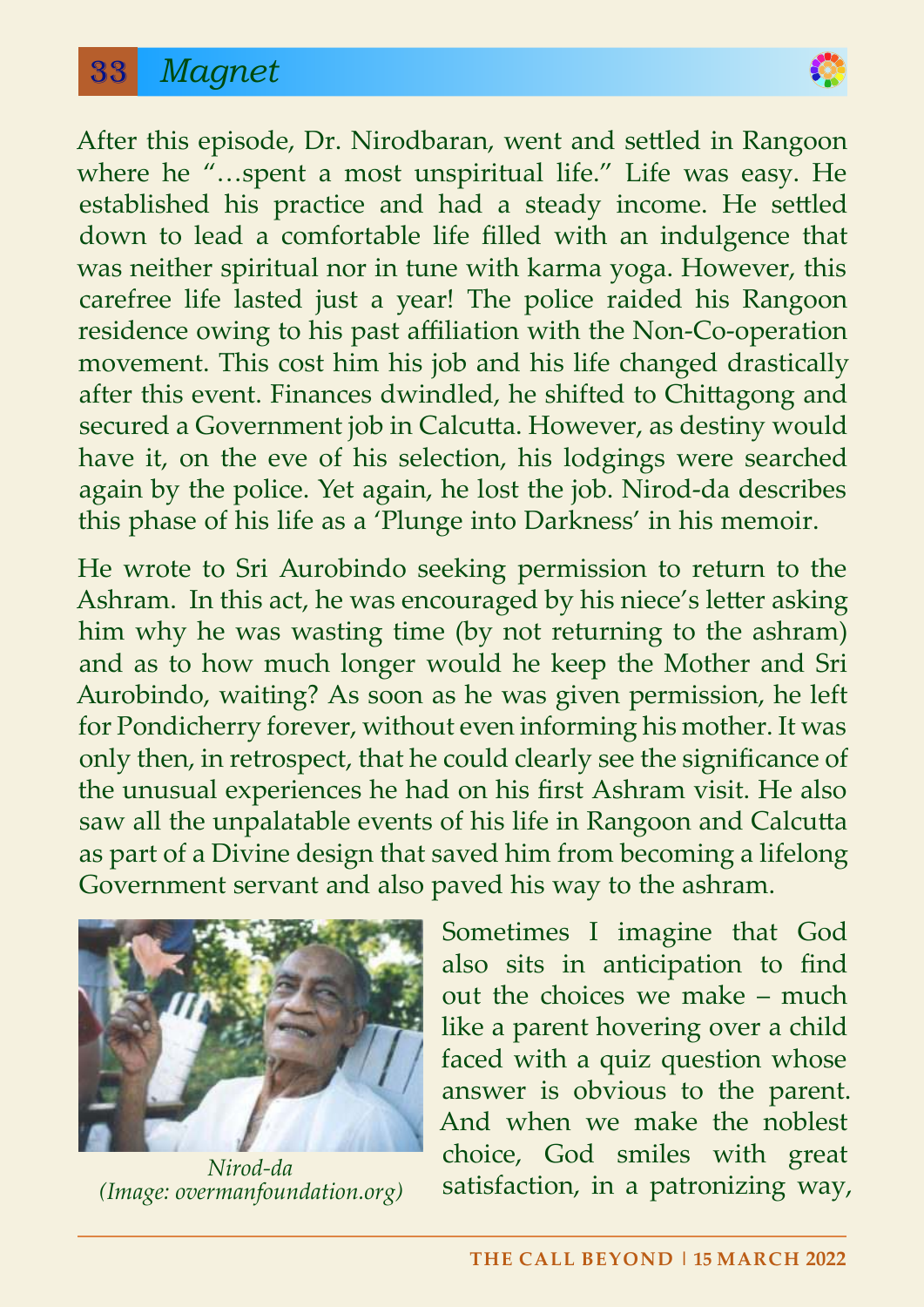

as if to say, "This is what I expected from you, my dear child." But what about children who make the wrong choice? I imagine God just shakes his head at the erring child and tells himself with a sigh, "This child has a long way to go!".

Nirod-da may have been the erring child the first time around when he came to the ashram in 1930 and declared that he had little interest in spirituality. But after a difficult phase in his easy life, marred by his past affiliations with the freedom struggle, he decided to seek refuge in spirituality. A moment of smile for the Divine!

Nirod-da was a great asset to the ashram devotees as well as the Guru. In many ways he became the bridge between the Guru and the ordinary spiritual seeker. In that sense he became a 'medium' through which the Master spoke to the sadhakas. Nirod-da also became a writer. He wrote extensively, seeking answers to questions that emerged from his spiritual aspirations. He published collections of his poems – *Swapnadeep* and *Fifty Poems of Nirodbaran.* His correspondence with Sri Aurobindo is a treasure trove for the spiritual seeker – a kind of Frequently Asked Questions (FAQs) collection to answer common queries that arise in the minds of a seeker. But what he is perhaps known best for is as the scribe, to whom Sri Aurobindo dictated *Savitri.*



*There are four main lines which Nature has followed in her attempt to open up the inner being, – religion, occultism, spiritual thought and an inner spiritual realisation and experience: the first three are approaches, the last is the decisive avenue of entry.*

*Sri Aurobindo ('The Life Divine', SABCL Edition, p. 860)*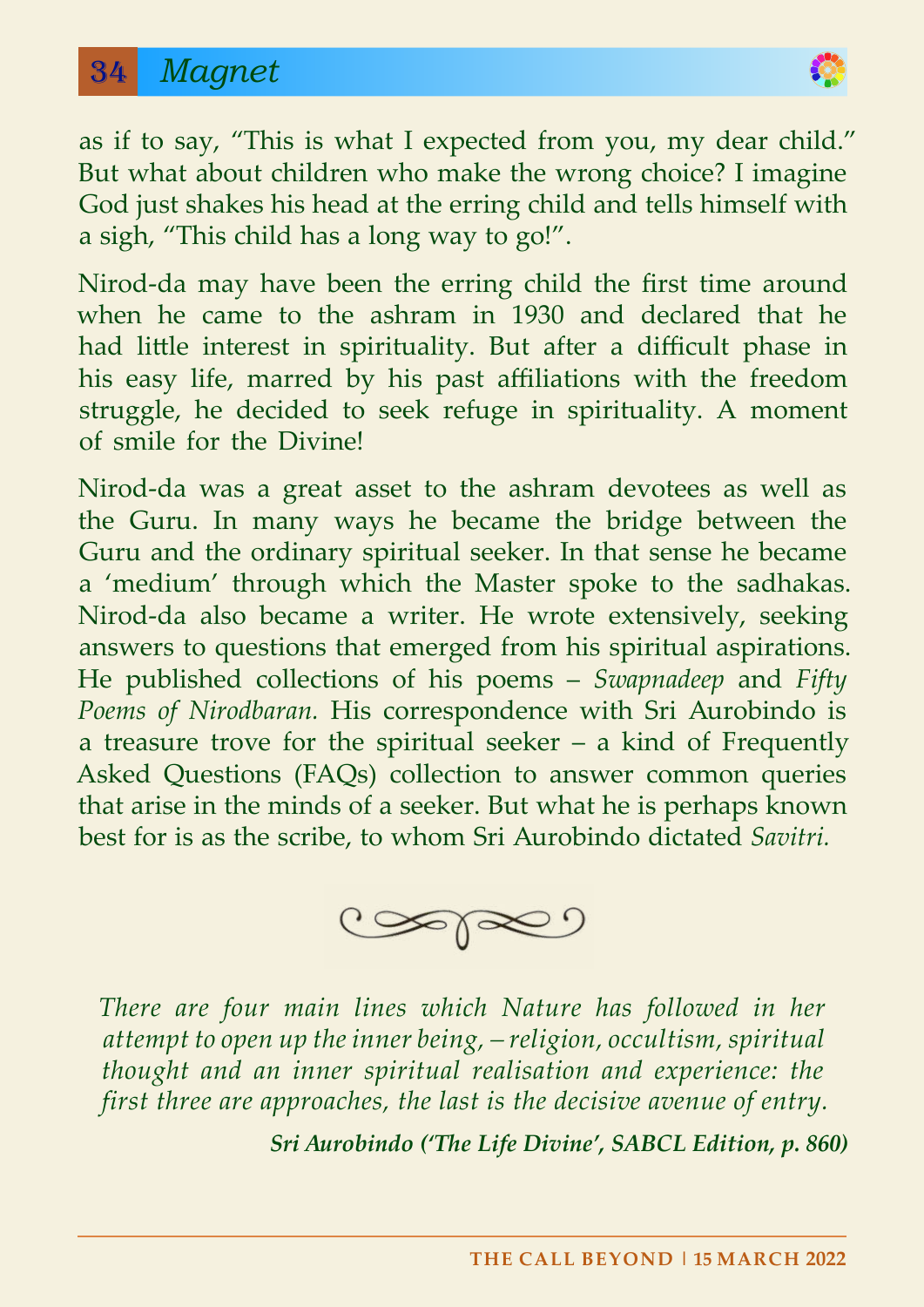

In this column, we try to answer three types of questions: those *related to spiritual quest ('aspiring high'); those related to psychological issues ('feeling low'); and those related to physical health ('frailties of the flesh'). It is needless to say that the identity of the person asking the question is kept confidential if the question is about a sensitive issue. The questions may be sent to* callbeyond@aurobindoonline.in*.*

# **Some FaQs on** *The Life Divine*

In this issue, we are using the 'May I Help You' column to answer some Frequently Asked Questions about *The Life Divine.*

### **Is** *The Life Divine* **Vedanta?**

*The Life Divine* is spiritual philosophy rooted in the Upanishads and the Gita, and is therefore Vedanta. But the Vedantic tradition itself has two major divisions: *advaita* (absolute non-dualism) and *vishishta advaita* (qualified non-dualism). Sri Aurobindo has given in *The Life Divine* his version of Vedanta, but has given it no name. A fitting name has been given to it by David Frawley: integral non-dualism (*poorna advaita*), that is, the non-dualism that leaves nothing out.

#### **What does** *advaita* **really mean?**

*Advaita* literally means 'no second'. That is more emphatic than saying 'there is only One'. 'There is no second', or 'there is no other', means that all that exists is That One. If anything is not That One, it does not exist. 'The One without a second' has been called God, the Divine, the Infinite, the Absolute Reality, and by many other names. 'The One' has assumed various forms in Its creation. Therefore, all the forms that we see are also 'The One'. But it also exists beyond all forms. If all forms are 'The One', and all that is beyond forms is also 'The One', what else can be there which is not 'The One'?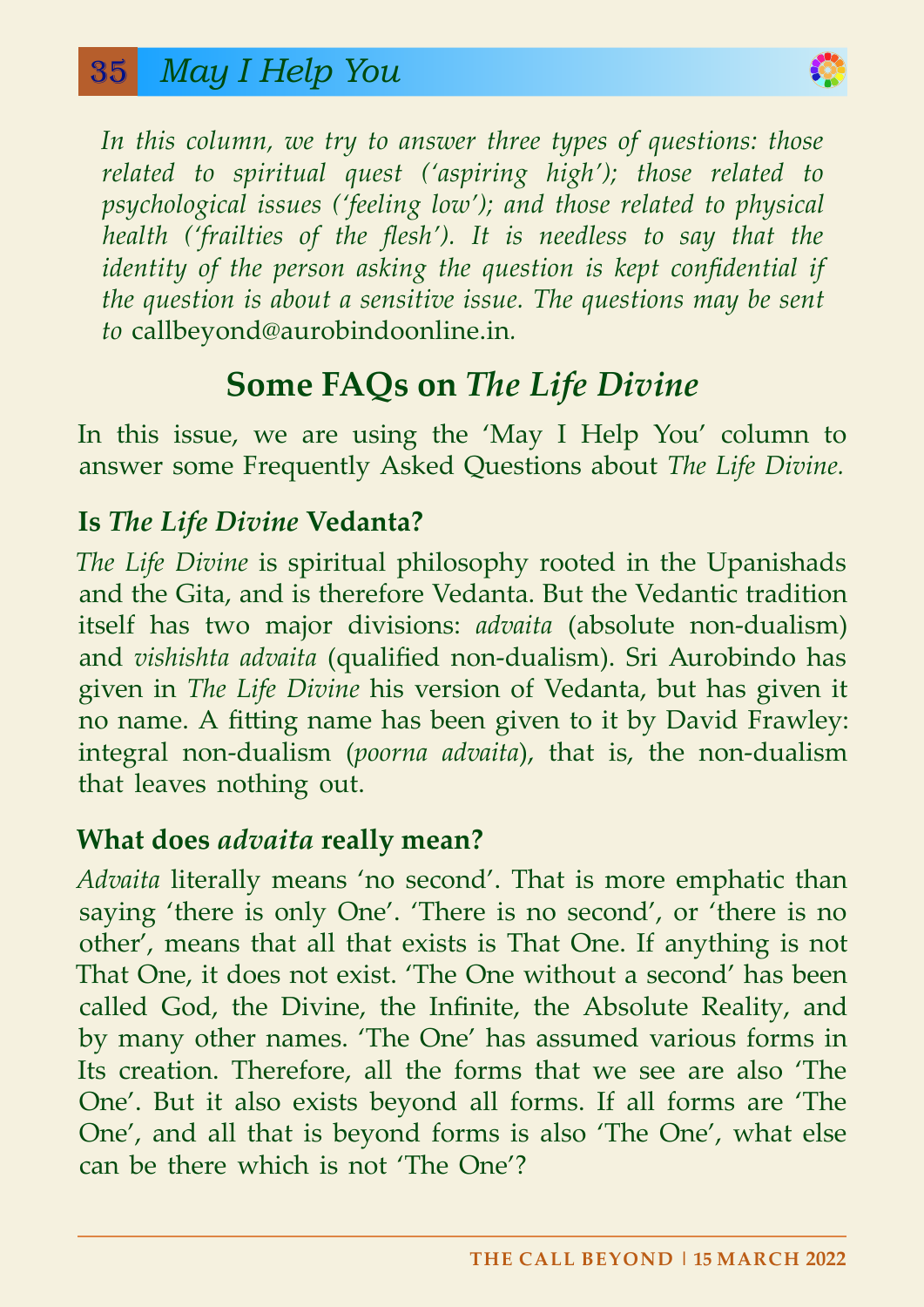

That is what the popular Sanskrit expression *tat sat* means. *Tat*  means That. *Sat* means Existence. *Tat* is the Absolute Reality. *Sat* is the Universal Existence. That is the only Existent. All that exists is That. There is nothing in existence which is not That. [*Tat Sat occurs in the Gita (17:23)*]

#### **What are the basic tenets of** *advaita***?**

Some of the basic tenets of *advaita* are:

1. The Creator did not create the creation; It became the creation.

2. Since the Creator became the creation, the creation is another form of the Creator.

3. Therefore, the Creator has an all-pervasive presence in the creation.

4. The universal presence of the Creator implies that each individual is also the Creator in another form.

5. The creation has not exhausted the Creator. Therefore, the Creator exists also outside the creation. That aspect of the Creator is the Transcendent.

6. The Creator plays a role in running the universe.

### **how does** *The Life Divine* **look at Maya?**

Maya means an illusion. An illusion means an appearance being different from the reality. A rope may look like a snake. That is an illusion. Similarly, we see a stone, a tree, or an animal. But actually, these are all different forms of the Divine. Thus, a stone is the Divine. A tree is the Divine. An animal is also the Divine. Since the appearance is different from the reality, the stone, the tree and the animal are illusions. **However, an illusion is not falsehood.** A rope may not be a snake, but it is a real rope. Similarly, a stone is the Divine, but its being a stone is not a piece of falsehood. The stone, the tree and the animal will not last forever. What will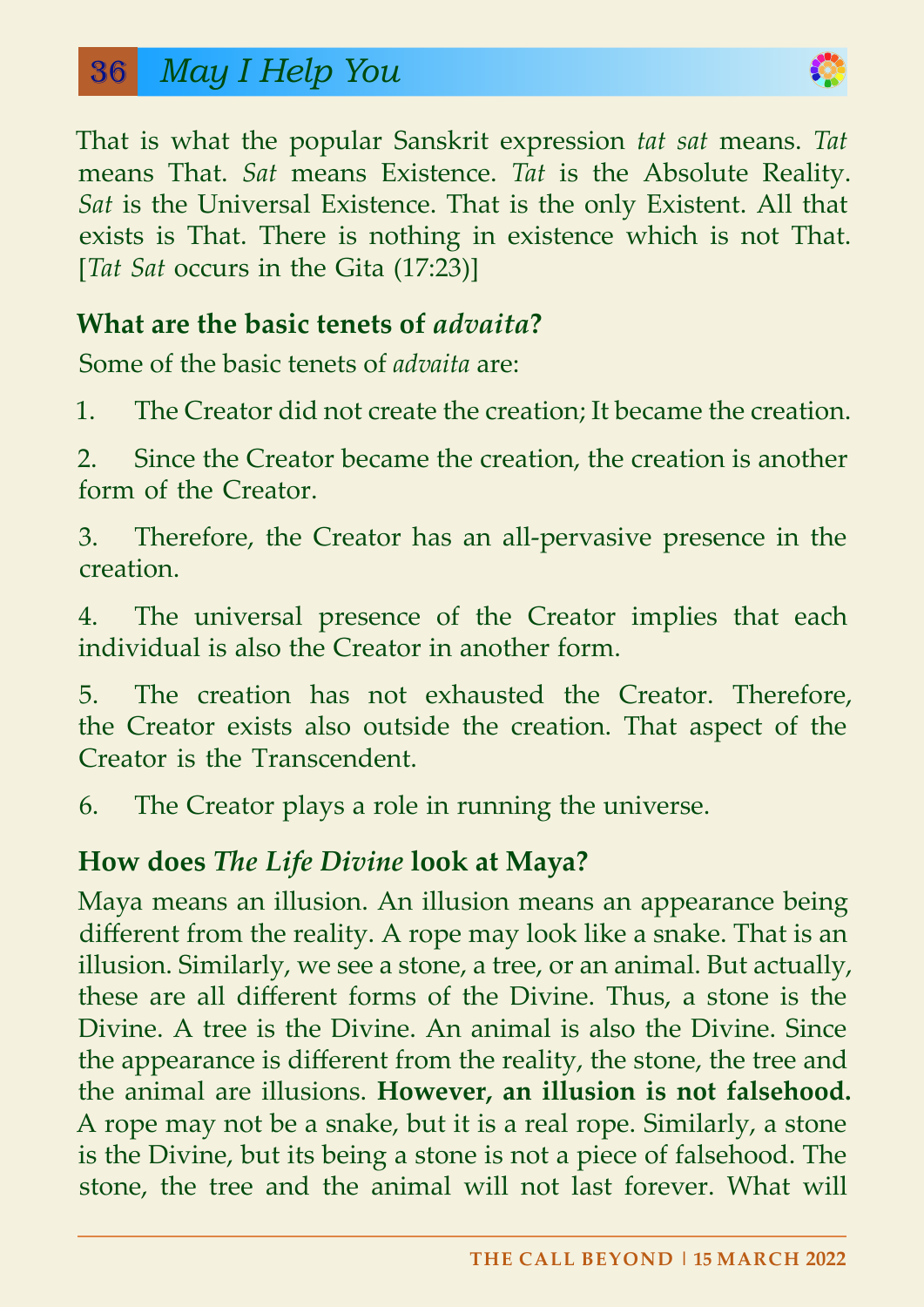

last forever is their deeper reality, the Divine. Even that does not mean that the stone, the tree and the animal are false. While they exist, they are a real stone, a real tree and a real animal. For example, the deeper reality of a set of pots is the clay of which they are made. But while the pots last, they are real pots.

#### **This view of Maya has three implications.**

**First, Maya is a great capacity of the Divine.** The One can assume so many forms, and play a role in each form so well that we cannot see the One that each form truly is. An actor with half a dozen roles in a movie is considered a great actor. Here is the greatest actor of all, playing millions of roles. How can we call Maya a fraud, as is commonly done? Maya is a great capacity for putting on different appearances.

**Secondly, if the Divine is real, its forms should not be rejected as unreal.** Therefore, the world and worldly life, which are different forms of the Divine, should not be condemned as a fraud (*aankhon ka dhokha*, or a fraud created by the eyes) or as a trap (*mayajaal*, or the net of maya that traps).

Finally, the Divine is perfect, but its expression in the world is imperfect. **Therefore, we should seek to transform the world so that it becomes worthy of the One that it manifests.**

### **how does** *The Life Divine* **go beyond Vedanta?**

Traditional texts on Vedanta consider individual salvation to be the goal of spiritual life. But *The Life Divine* goes beyond the individual. The goal that it sets is the evolution of the consciousness of the human race. It takes a reasoned, in-depth look at the next leap of evolution which will go beyond mental consciousness. It explains how and why that leap will change human nature. It creates a futuristic vision of how the world would become a much better place to live in as a result of this revolutionary change in human nature.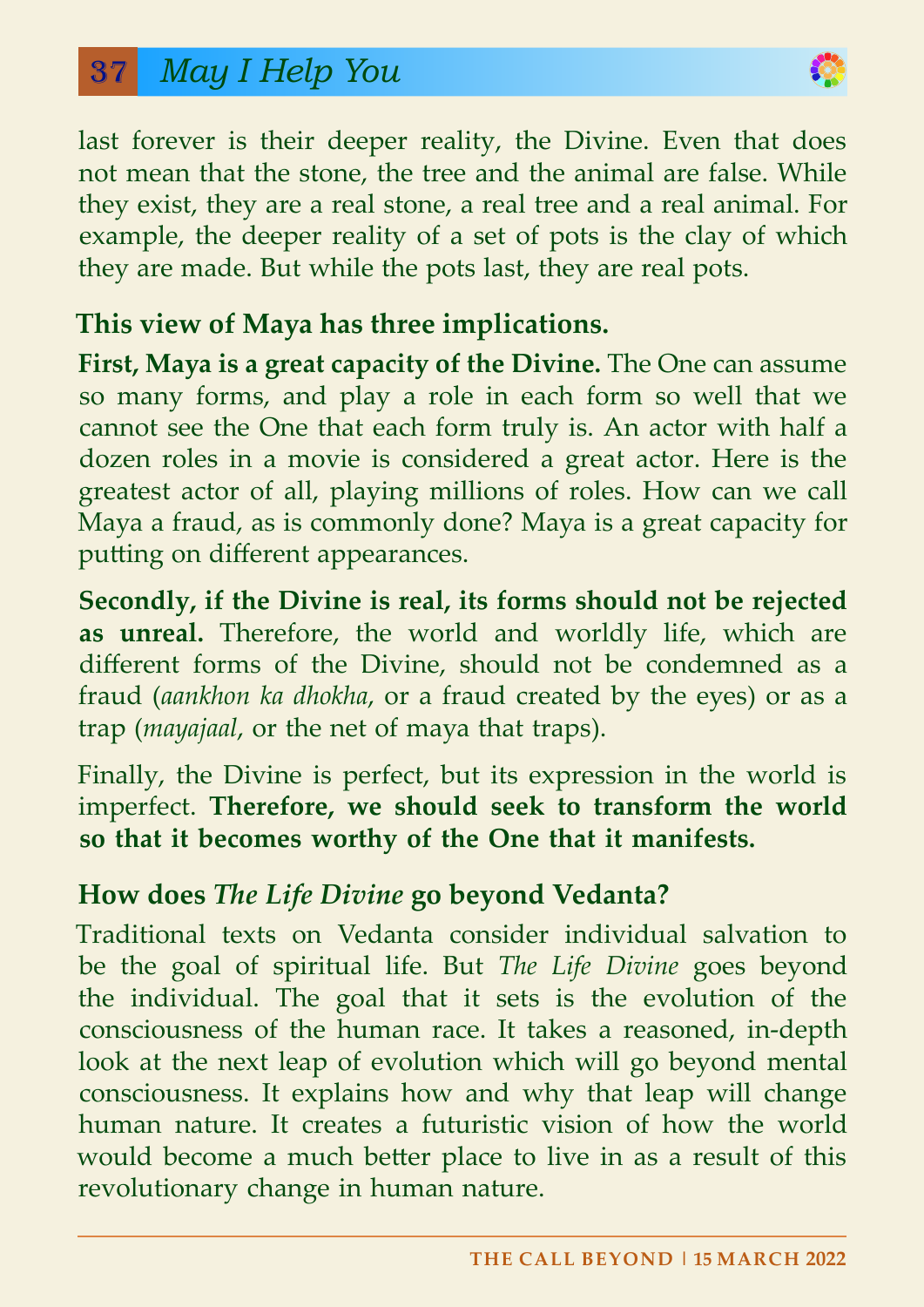

### **Why is** *The Life Divine* **difficult to understand?**

Here are ten responses to this extremely common question, not all of them appropriate to every individual. If this is your question too, you may select one or more of the answers that apply to you.

1. The motive is important. One should not try to read *The Life Divine* only for the egoistic satisfaction of having read a book that most people find difficult to understand. If there is a sincere aspiration for the Divine, and one is walking the path consciously, *The Life Divine* becomes much easier to grasp.

2. As the above discussion on Maya shows, *The Life Divine*  challenges many widely prevalent notions. Therefore, to learn something from it, one should be prepared to unlearn.

3. One may read *The Life Divine* to find answers to many questions, but one should be free of doubts. Instead of doubt, there should be sincere faith, and in keeping with that faith, the willingness to surrender.

4. *The Life Divine* is difficult. It is written in elegant English, as English was written about a hundred years ago by great scholars of that period. The sentences are long, and quite often commas are missing because the reader is expected to figure out where to pause to make sense of the sentence. Further, it is more than 1,000 pages of scintillating prose, dealing with a serious subject, and full of arguments put forth by an intellectual genius who had himself experienced the highest truths of existence. Therefore, if you find *The Life Divine* difficult, relax. You have plenty of company.

5. You may like to settle for relatively shorter and simpler versions of the subject matter in Sri Aurobindo's own words. Two suggestions would be to read only the last six chapters of *The Life Divine* (Book 2, Part 2, Chapters 23-28), and *Savitri* (Book 1, Canto 4, The Secret Knowledge).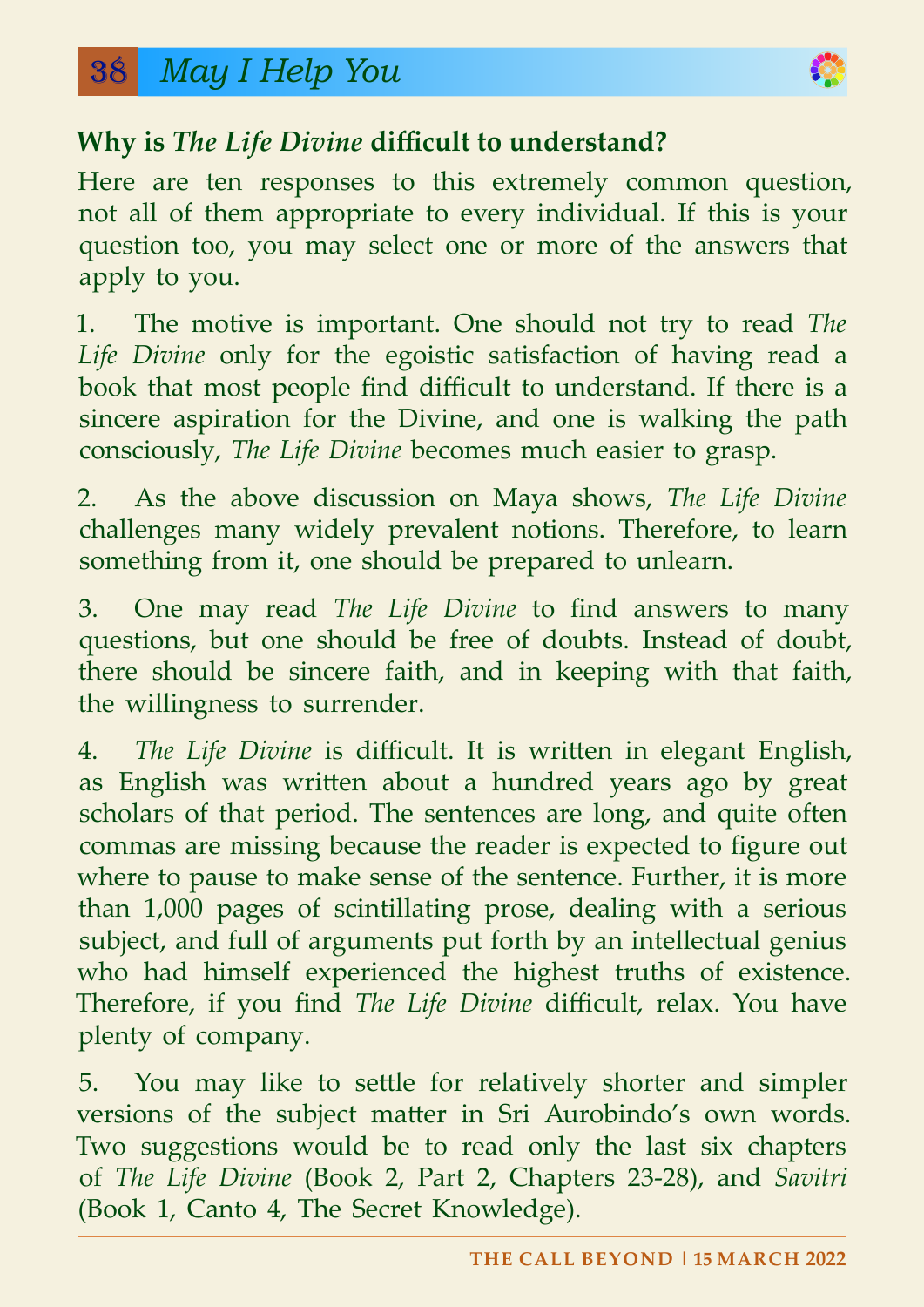

6. If understood, *The Life Divine* is an intellectual feast and a highway to heaven. But the digestion needs to be strong enough for the feast. And, there are many roads to heaven: it is the goal that matters, not the road taken.

7. *The Life Divine* is difficult, but understanding it is not necessary for sadhana (personal effort for spiritual progress). Sadhana can be very simple, and consist only of work done with a sense of devotion and offered to the Divine.

8. Sadhana facilitates understanding *The Life Divine*. Sincere sadhaks (spiritual seekers) might get quite a bit from *The Life Divine* even if their command over the English language is not very good.

9. A seeker may be sincere, he may be quite intelligent, and his command over the English language also might be quite good, and yet he may not understand *The Life Divine*. In such a case, it is worthwhile reading *The Life Divine* again after a gap of a few years. As the seeker progresses on the spiritual path, he will understand *The Life Divine* better, and get from it what he could not during the previous reading. If time permits, there is no limit to the number of times *The Life Divine* can be read with great profit.

10. Sadhana is necessary for understanding *The Life Divine*. But understanding *The Life Divine* is not necessary for sadhana.



*Each being reaps what he sows; from what he does he profits, for what he does he suffers.*

*Sri Aurobindo ('The Life Divine', SABCL Edition, p. 806)*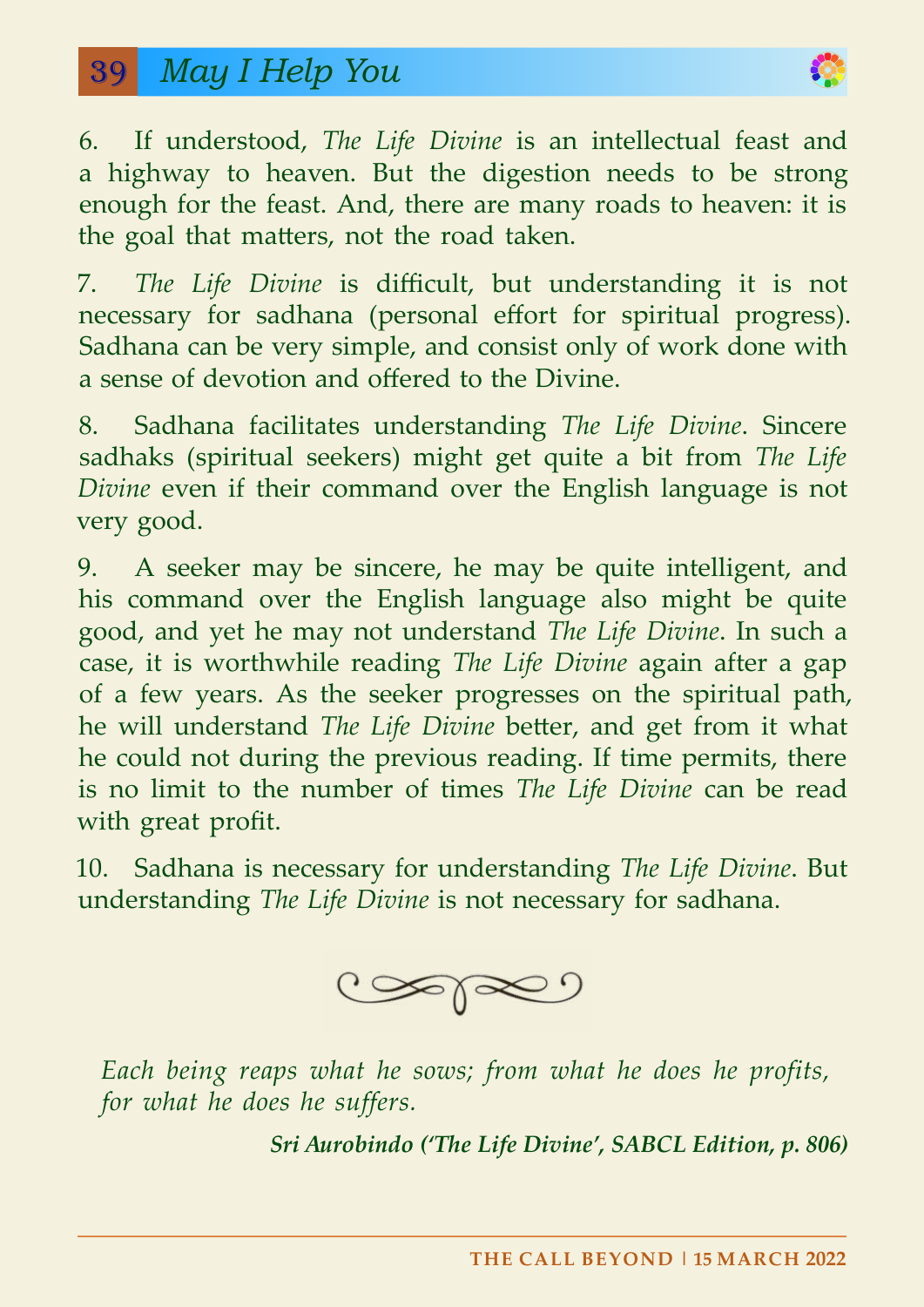டி



Lр

### **Forthcoming Events**

### **Resumption of activities at Sri Aurobindo Ashram – Delhi Branch**

Following the lifting of covid-related restrictions, Sri Aurobindo Ashram – Delhi Branch has resumed several activities such as the Sunday Satsangs, Health Centre activities, and classes on the physical practices of Yoga. For details, please see the monthly e-magazine, *Realization*, published on the first of every month.

### **Chanting from the Dhammapada by visiting Buddhist monks, 22 March 2022**

Several sessions, spread over the day from morning to evening.

Venue: Meditation Hall

### **Forthcoming Sunday Satsang**

Sunday, 27 March 2022, 10 am.

Topic: Living a Well-examined Life (Based on The Mother's *Commentaries on the Dhammapada*, p. 35) Speaker: Dr. Aditi Kaul

Musical offering by Aditya Pathak and Arunima Pathak Venue: Meditation Hall

**The Call Beyond | 15 MaRCh 2022**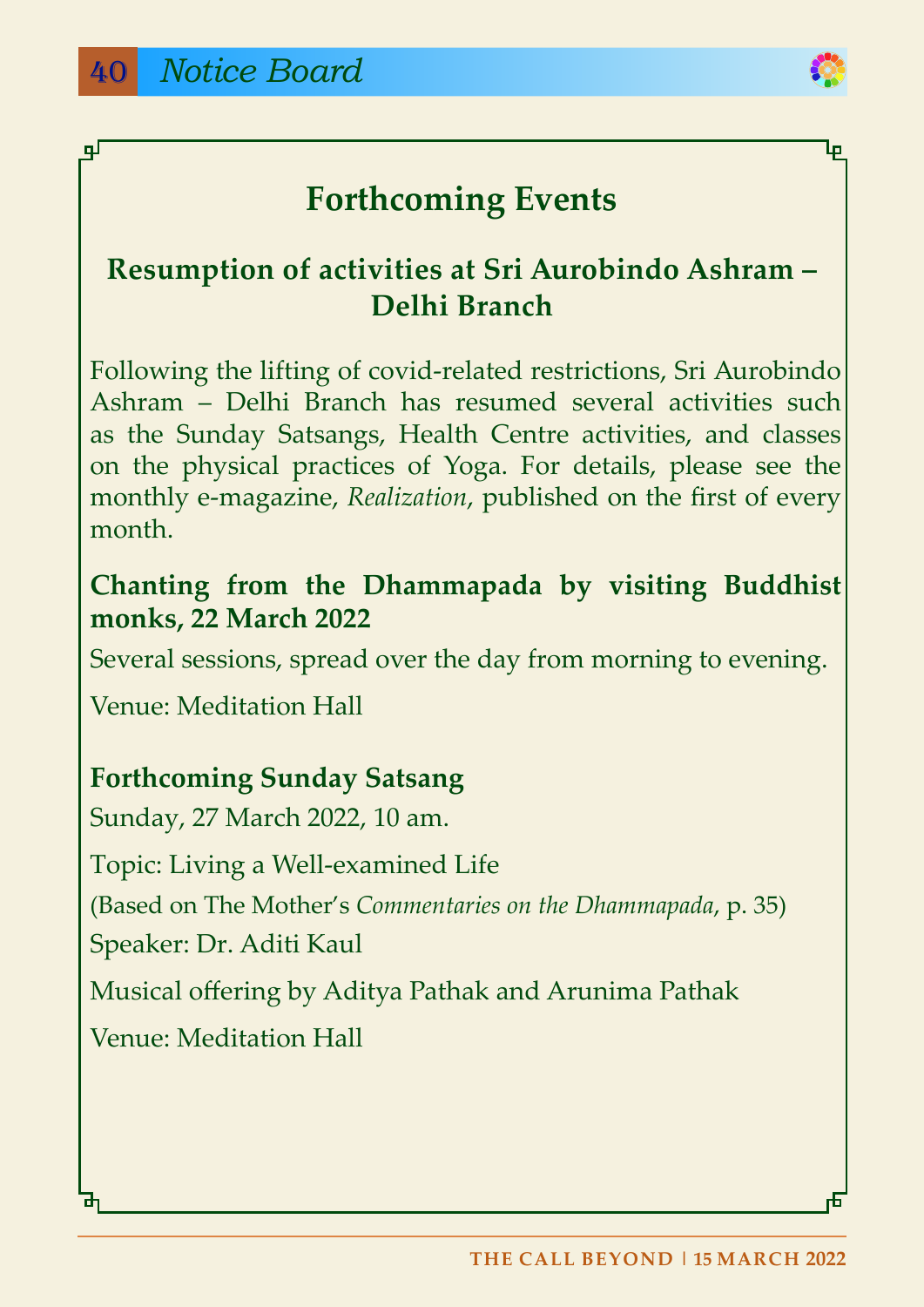டி



### **Contact us**

*Our quarterly magazine in Hindi, 'Sri Aravind Karmadhara', is also available on-line now, and may be viewed on our website*  www.sriaurobindoashram.net.

*For a free subscription to 'Sri Aravind Karmadhara', please send an e-mail to* sakarmdhara@gmail.com

*To get 'The Call Beyond' online regularly, month after month, please send an e-mail to:* callbeyond@aurobindoonline.in

*To learn about the recent and forthcoming activities through the Ashram's e-magazine, 'Realization', send an email to:* callbeyond@aurobindoonline.in

*Please follow a simple two-step process:*

*1. Subject: Subscribe*

*2. Click on Send*

*If you subscribe either to 'Realization', or to 'The Call Beyond', you will start receiving, month after month, both the magazines.*

*For information about Auro-Mira Service Society and the Kechla project, please visit the website* www.auromira.in